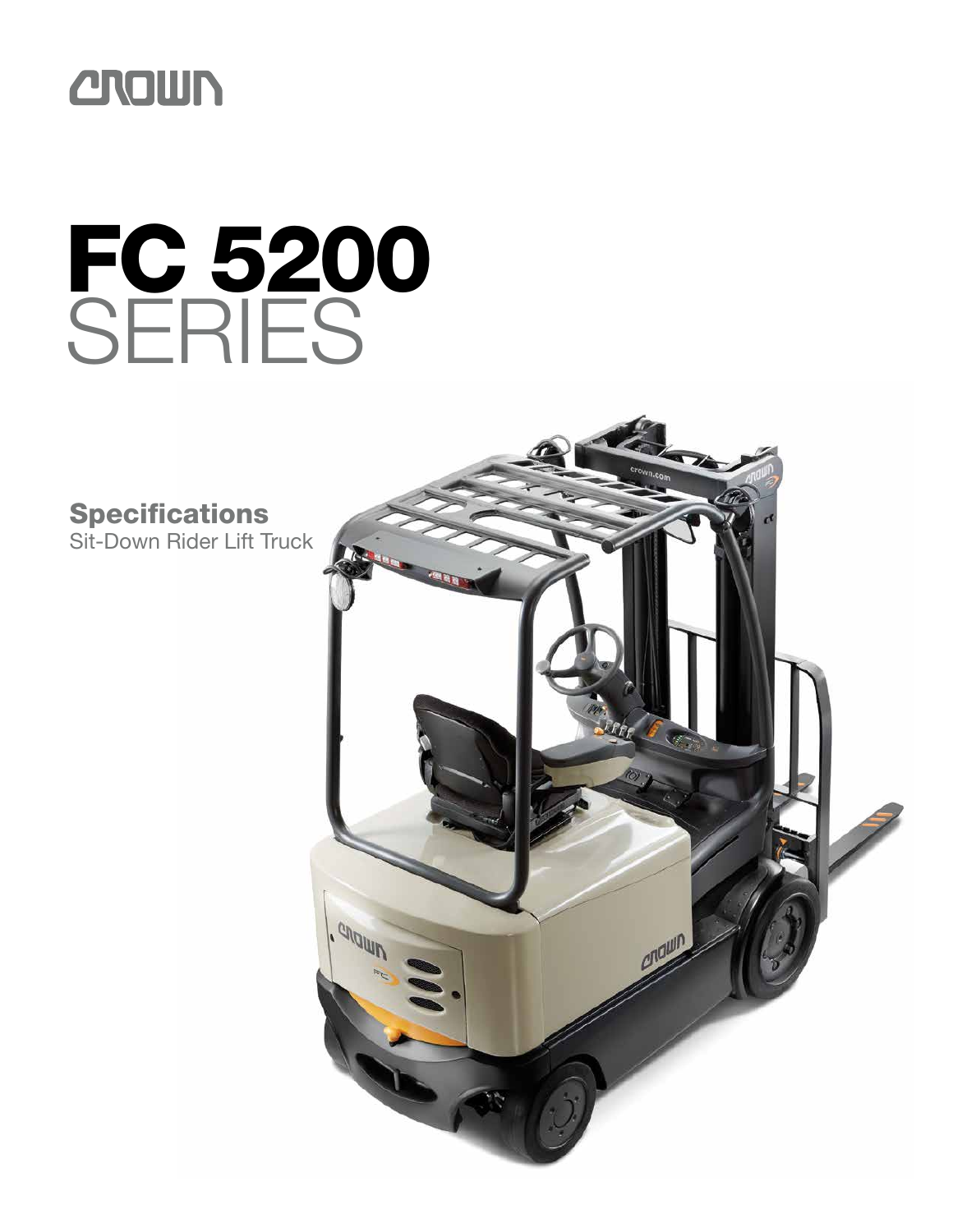

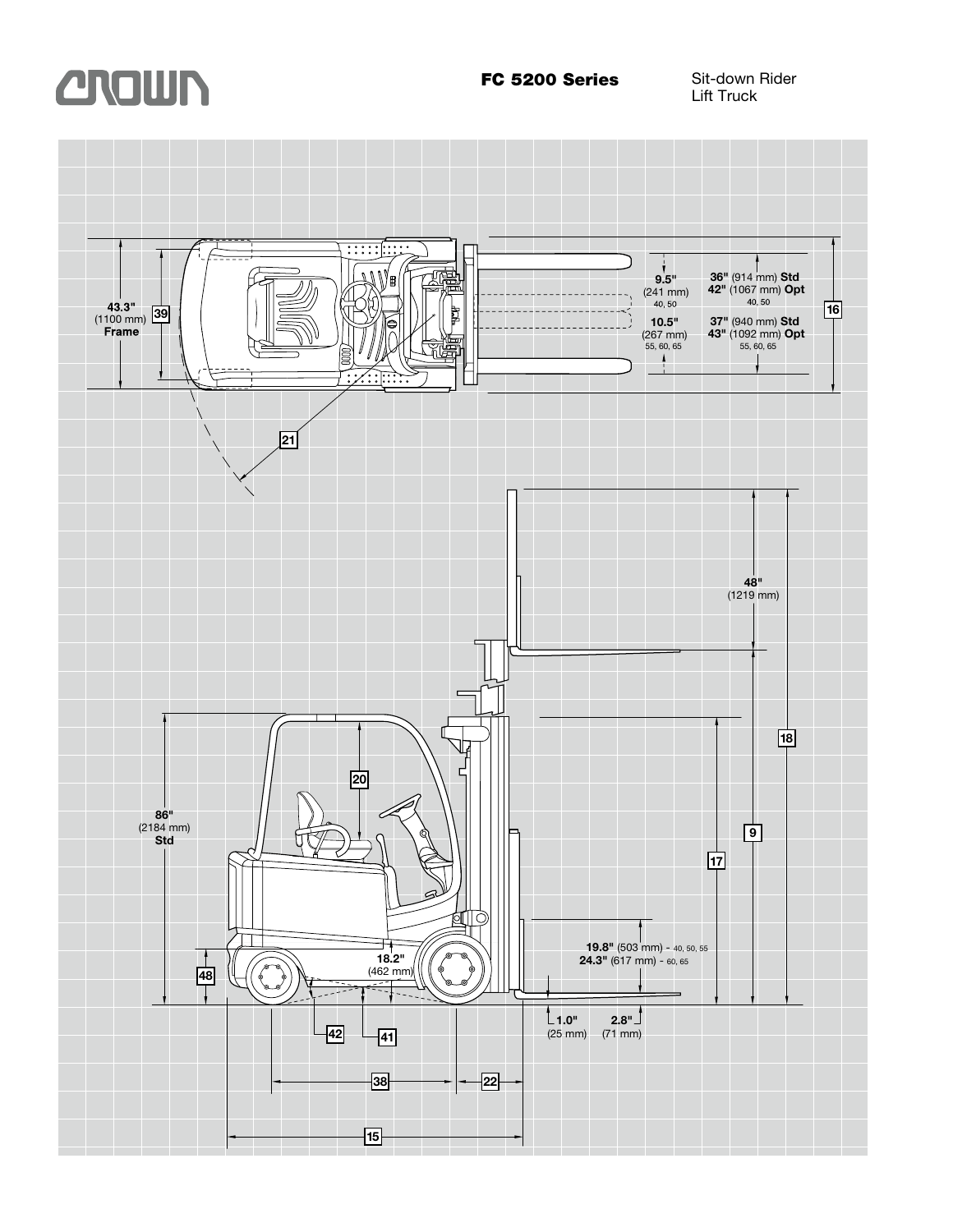|                     |                |                                          |                                     |                    | <i>Imperial</i>   | Metric                             | <i>Imperial</i>              | <b>Metric</b> |
|---------------------|----------------|------------------------------------------|-------------------------------------|--------------------|-------------------|------------------------------------|------------------------------|---------------|
|                     |                | <b>Manufacturer</b>                      |                                     |                    |                   | <b>Crown Equipment Corporation</b> |                              |               |
|                     | $\overline{2}$ | <b>Model</b>                             |                                     |                    |                   | FC 5215-40                         |                              | FC 5225-40    |
|                     |                | 3 Load Capacity*                         |                                     | lb kg              | 4000              | 1810                               | 4000                         | 1810          |
|                     |                | 4 Load Center                            | Fork Face to Load CG                | in mm              | 24                | 600                                | 24                           | 600           |
|                     |                | 5 Power                                  | Electric                            |                    |                   |                                    | 36-Volt / 48-Volt            |               |
| General Information | 6              | <b>Operator Type</b>                     |                                     |                    |                   | Sit-down Rider Counterbalanced     |                              |               |
|                     |                | <b>Tire Type</b>                         |                                     |                    |                   |                                    | Cushion                      |               |
|                     | 8              | Wheels $(x =$ driven)                    | Number Front/Rear                   |                    |                   |                                    | 2x/2                         |               |
|                     | 9              | <b>Mast (See Mast Chart)</b>             | Lifting Height (MFH)                | in mm              | 188               | 4775                               | 188                          | 4775          |
|                     |                |                                          | Free Lift Height                    | in mm              | 32.2              | 815                                | 32.2                         | 815           |
|                     | 12             | <b>Fork Carriage</b>                     |                                     |                    |                   |                                    | <b>ITA Class II</b>          |               |
|                     | 13             | <b>Forks</b>                             | Standard L x W x T                  | in mm              | 36x4x1.8          | 915x102x46                         | 36x4x1.8                     | 915x102x46    |
|                     |                |                                          |                                     |                    | 30, 32,           | 760, 815.                          | 30, 32,                      | 760, 815,     |
|                     |                |                                          | Optional Lengths                    |                    | 40, 42,           | 1015, 1065,                        | 40, 42,                      | 1015, 1065,   |
|                     |                |                                          |                                     | in mm              | 48, 54,           | 1220, 1370,                        | 48, 54,                      | 1220, 1370,   |
|                     |                |                                          |                                     |                    | 60, 72            | 1525, 1825                         | 60, 72                       | 1525, 1825    |
|                     | 14             | Tilt                                     | $\overline{F^{\circ}/B^{\circ}}$    | degree             |                   |                                    | 5/5                          |               |
| <b>Dimensions</b>   |                |                                          | Interlocked Fork Height**           | in mm              | 66                | 1675                               | 66                           | 1675          |
|                     |                | <b>Battery Compartment</b>               | Nominal                             | in mm              | 27                | 686                                | 33                           | 838           |
|                     | 15             | <b>Headlength</b>                        | Length to Fork Face                 | in mm              | 78.4              | 1990                               | 84.6                         | 2150          |
|                     | 16             | <b>Width Overall</b>                     | <b>Standard Tread</b>               | in mm              | 43.9              | 1115                               | 43.9                         | 1115          |
|                     |                |                                          | Wide Tread                          | in mm              | 47.5              | 1210                               | 47.5                         | 1210          |
|                     | 17             | <b>Height with Load Backrest</b>         | Mast Collapsed                      | in mm              | 83                | 2105                               | 83                           | 2105          |
|                     | 18             |                                          | Mast Extended                       | in mm              | 236               | 5995                               | 236                          | 5995          |
|                     | 20             | SIP to Bottom of OHG                     | Std / Suspension                    |                    | 36.1/35.8         | 918/910                            | 36.1/35.8                    | 918/910       |
|                     |                | (86" [2184 mm] Tall OHG)                 |                                     | in mm              |                   |                                    |                              |               |
|                     | 21             | <b>Turning Radius</b>                    |                                     | in mm              | 66.6              | 1690                               | 72.1                         | 1830          |
|                     | 22             | <b>Load Distance</b>                     | Center of Wheel to Fork Face        | in mm              | 15.8              | 400                                | 15.8                         | 400           |
|                     | 23             | <b>Aisle Width</b><br>(Add Load + Clear) | Right Angle Stack                   | in mm              | 82.4              | 2090                               | 87.9                         | 2230          |
|                     | 24             | <b>Speed Travel</b>                      | Empty / Loaded 48V                  | mph km/h           | 12.3/11.0         | 19.7/17.7                          | 12.3/11.0                    | 19.7/17.7     |
|                     |                |                                          | Empty / Loaded 36V                  | mph km/h           | 11.0/10.0         | 17.7/16.1                          | 11.0/10.0                    | 17.7/16.1     |
|                     | 25             | <b>Speed Lift†</b>                       | Empty / Loaded 48V                  | fpm mm/s           | 115/113           | 584/573                            | 115/113                      | 584/573       |
|                     |                |                                          | Empty / Loaded 36V                  | fpm mm/s           | 115/86            | 584/438                            | 115/86                       | 584/438       |
| Performance         | 26             | <b>Speed Lower</b>                       | Empty / Loaded (Manual Hyd)         | fpm mm/s           | 90                | 460                                | 90                           | 460           |
|                     |                |                                          | Empty / Loaded (EPV Hyd)            | fpm mm/s           | 100               | 505                                | 100                          | 505           |
|                     | 32             | <b>Weight, Less Battery</b>              |                                     | lb kg              | 7240              | 3285                               | 7325                         | 3320          |
|                     | 33             | <b>Axle Load with Max</b>                | Front                               | lb<br>kg           | 12034             | 5451                               | 12060                        | 5462          |
| Weights             |                | <b>Battery, Loaded</b>                   | Rear                                | lb kg              | 2406              | 1094                               | 3265                         | 1483          |
|                     | 34             | Axle Load with Max Battery,              | Front                               | lb kg              | 4831              | 2192                               | 5149                         | 2335          |
|                     |                | <b>Unloaded</b>                          | Rear                                | lb kg              | 5609              | 2543                               | 6176                         | 2800          |
|                     | 36             | <b>Tires</b>                             | Size Front                          | in mm              | 21x7x15           | 533x178x381                        | 21x7x15                      | 533x178x381   |
|                     | 37             |                                          | Size Rear                           | in mm              | 16x6x10.5         | 406x152x267                        | 16x6x10.5                    | 406x152x267   |
|                     | 38             | Wheelbase                                |                                     | in mm              | 49.7              | 1260                               | 54.7                         | 1390          |
| ssis                | 39             | <b>Tread/Track Width</b>                 | Front Standard / Rear               | in mm              | 36.9/36           | 937/914                            | 36.9/36                      | 937/914       |
| œ                   |                | 40 Ground Clearance, Loaded              | Front Optional / Rear               | in mm              | 40.5/36           | 1029/914                           | 40.5/36                      | 1029/914      |
| ర్                  | 41             |                                          | Lowest Point<br>Center of Wheelbase | $m$ $mm$<br>in mm  | 3<br>4.8          | 76<br>122                          | 3<br>4.8                     | /6<br>122     |
|                     | 42             | <b>Grade Clearance, Loaded</b>           |                                     | %                  |                   | 38                                 |                              | 35            |
|                     | 43             | <b>Brakes</b>                            | Service                             |                    |                   |                                    | Foot Motor - Electric Assist |               |
|                     | 44             |                                          | Parking                             |                    |                   |                                    | Auto - Electric              |               |
|                     | 45             | Battery††                                | Type                                |                    |                   |                                    | Lead Acid                    |               |
|                     | 46             |                                          | Capacity - 36V 5hr Rating @ 30°C    | AH                 |                   | 1180                               |                              | 1400          |
|                     |                |                                          | Capacity - 36V 6hr Rating @ 25°C    | AH                 |                   | 1210                               |                              | 1430          |
|                     |                |                                          |                                     | kWh                |                   | 42.5                               |                              | 50.2          |
|                     |                | <b>RADOR</b>                             | Capacity - 48V 5hr Rating @ 30°C    | AH                 |                   | 860                                |                              | 1075          |
|                     |                | <b>SEEEE</b>                             | Capacity - 48V 6hr Rating @ 25°C    | AH                 |                   | 880                                |                              | 1100          |
| Battery             |                |                                          |                                     | kWh                |                   | 41.2                               |                              | 51.5          |
|                     | 47             |                                          | Weight - Min                        | lb kg              | 2630              | 1195                               | 2800                         | 1270          |
|                     |                |                                          | Weight - Max                        | $\overline{I}b$ kg | 3200              | 1450                               | 4000                         | 1815          |
|                     |                |                                          | Size - Max                          | Length             | 27.25             | 692                                | 32.94                        | 837           |
|                     |                |                                          |                                     | Width              | 38.69             | 983                                | 38.69                        | 983           |
|                     |                |                                          |                                     | Height             | 22.25             | 565                                | 22.25                        | 565           |
|                     |                |                                          | Cable Lead Length/Connector Pos.    | in mm              | 18/A              | 455/A                              | 18/A                         | 455/A         |
|                     | 48             | <b>Battery Floor Height</b>              | With Rollers / w/o Rollers          | in mm              | 17.4/17.1         | 442/434                            | 17.4/17.1                    | 442/434       |
| <b>Motors</b>       | 49             | <b>Motors</b>                            | Dual Tractor Motors, dia            | in mm              | 8.9               | 225                                | 8.9                          | 225           |
|                     | 50             |                                          | Lift Motor, dia                     | in mm              | 7.2<br>Up to 3000 | 183<br>Up to 207                   | 7.2<br>Up to 3000            | 183           |
|                     | 51             | <b>Operating Pressure</b>                | For Attachments                     | psi bar            |                   |                                    |                              | Up to 207     |

\* Optional masts, attachments, longer load dimensions and higher lifting heights may result in derating of the capacity. Contact local dealer.

\*\* Forward tilt restricted to 2° above this height.

† Based on TT mast.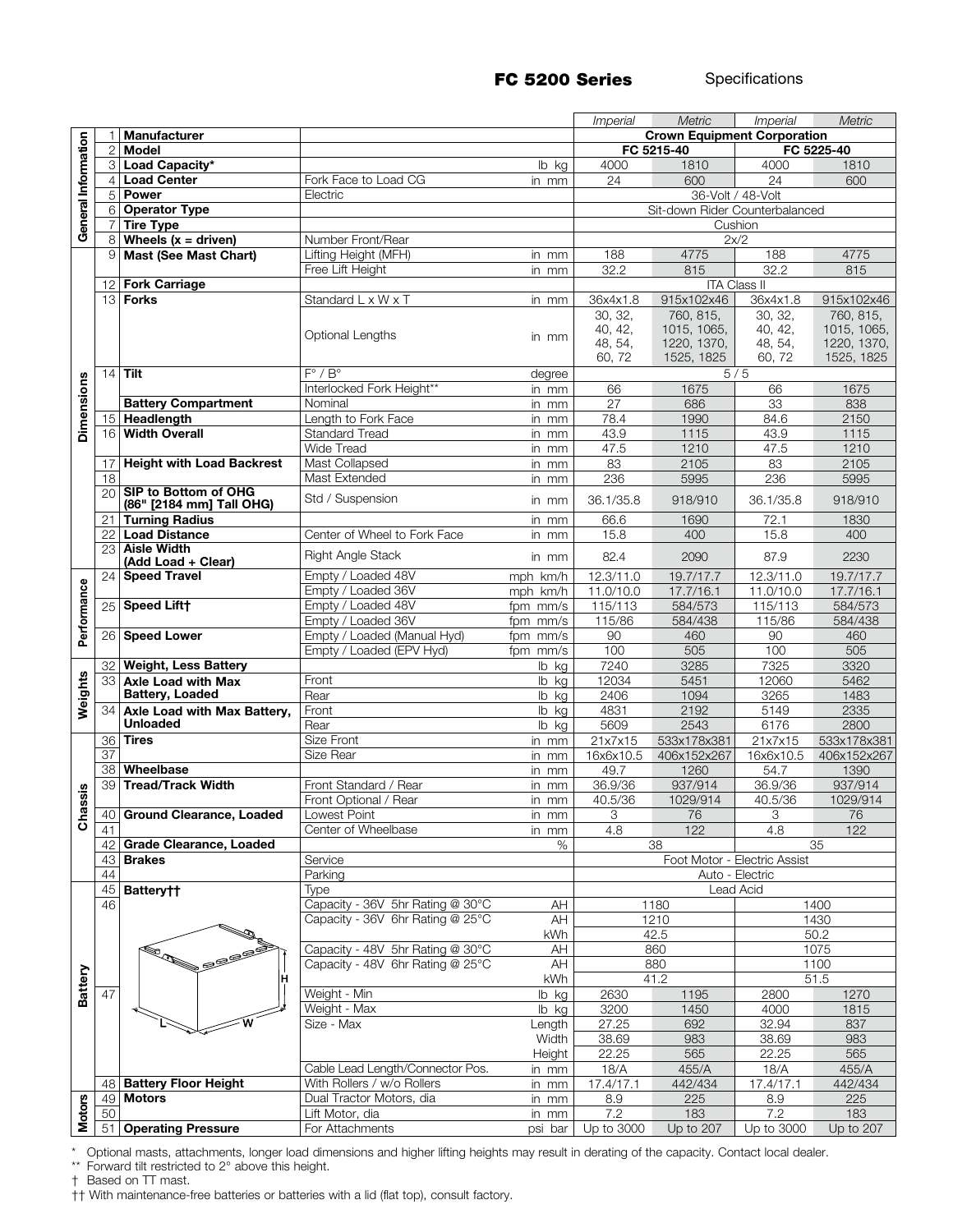|                     |                 |                                                         |                                  |                   | <i>Imperial</i> | Metric                             | <i>Imperial</i>              | Metric       |
|---------------------|-----------------|---------------------------------------------------------|----------------------------------|-------------------|-----------------|------------------------------------|------------------------------|--------------|
|                     | 1               | <b>Manufacturer</b>                                     |                                  |                   |                 | <b>Crown Equipment Corporation</b> |                              |              |
|                     | $\sqrt{2}$      | <b>Model</b>                                            |                                  |                   |                 | FC 5215-50                         |                              | FC 5225-50   |
|                     | 3               | Load Capacity*                                          |                                  | lb kg             | 5000            | 2265                               | 5000                         | 2265         |
|                     | $\overline{4}$  | <b>Load Center</b>                                      | Fork Face to Load CG             | in mm             | 24              | 600                                | 24                           | 600          |
| General Information | $\sqrt{5}$      | <b>Power</b>                                            | Electric                         |                   |                 |                                    | 36-Volt / 48-Volt            |              |
|                     | 6               | <b>Operator Type</b>                                    |                                  |                   |                 | Sit-down Rider Counterbalanced     |                              |              |
|                     | 7               | <b>Tire Type</b>                                        |                                  |                   |                 |                                    | Cushion                      |              |
|                     | 8               | Wheels $(x =$ driven)                                   | Number Front/Rear                |                   |                 |                                    | 2x/2                         |              |
|                     | 9               | Mast (See Mast Chart)                                   | Lifting Height (MFH)             | in mm             | 188             | 4775                               | 188                          | 4775         |
|                     |                 |                                                         | Free Lift Height                 | in mm             | 32.2            | 815                                | 32.2                         | 815          |
|                     |                 | 12 Fork Carriage                                        |                                  |                   |                 |                                    | <b>ITA Class II</b>          |              |
|                     |                 | $13$ Forks                                              | Standard L x W x T               | in mm             | 36x4x1.8        | 915x102x46                         | 36x4x1.8                     | 915x102x46   |
|                     |                 |                                                         |                                  |                   | 30, 32,         | 760, 815,                          | 30, 32,                      | 760, 815,    |
|                     |                 |                                                         | Optional Lengths                 |                   | 40, 42,         | 1015, 1065,                        | 40, 42,                      | 1015, 1065,  |
|                     |                 |                                                         |                                  | in mm             | 48, 54,         | 1220, 1370,                        | 48, 54,                      | 1220, 1370,  |
|                     |                 |                                                         |                                  |                   | 60, 72          | 1525, 1825                         | 60, 72                       | 1525, 1825   |
|                     | 14              | Tilt                                                    | $F^{\circ}$ / $B^{\circ}$        | degree            |                 |                                    | 5/5                          |              |
|                     |                 |                                                         | Interlocked Fork Height**        | in mm             | 66              | 1675                               | 66                           | 1675         |
|                     |                 | <b>Battery Compartment</b>                              | Nominal                          | in mm             | 27              | 686                                | 33                           | 838          |
| <b>Dimensions</b>   |                 | 15 Headlength                                           | Length to Fork Face              | in mm             | 81.4            | 2070                               | 84.6                         | 2150         |
|                     | 16              | <b>Width Overall</b>                                    | <b>Standard Tread</b>            | in mm             | 43.9            | 1115                               | 43.9                         | 1115         |
|                     |                 |                                                         | <b>Wide Tread</b>                | in mm             | 47.5            | 1210                               | 47.5                         | 1210         |
|                     | 17              | <b>Height with Load Backrest</b>                        | Mast Collapsed                   | in mm             | 83              | 2105                               | 83                           | 2105         |
|                     | 18              |                                                         | Mast Extended                    | in mm             | 236             | 5995                               | 236                          | 5995         |
|                     | 20              | <b>SIP to Bottom of OHG</b><br>(86" [2184 mm] Tall OHG) | Std / Suspension                 | in mm             | 36.1/35.8       | 918/910                            | 36.1/35.8                    | 918/910      |
|                     | 21              | <b>Turning Radius</b>                                   |                                  | in mm             | 69.3            | 1760                               | 72.1                         | 1830         |
|                     | 22              | <b>Load Distance</b>                                    | Center of Wheel to Fork Face     | in mm             | 15.8            | 400                                | 15.8                         | 400          |
|                     | 23              | <b>Aisle Width</b>                                      | <b>Right Angle Stack</b>         |                   |                 |                                    |                              |              |
|                     |                 | (Add Load + Clear)                                      |                                  | in mm             | 85.1            | 2160                               | 87.9                         | 2230         |
|                     | 24              | <b>Speed Travel</b>                                     | Empty / Loaded 48V               | mph km/h          | 12.3/11.0       | 19.7/17.7                          | 12.3/11.0                    | 19.7/17.7    |
|                     |                 |                                                         | Empty / Loaded 36V               | mph km/h          | 11.0/10.0       | 17.7/16.1                          | 11.0/10.0                    | 17.7/16.1    |
| Performance         | 25              | <b>Speed Liftt</b>                                      | Empty / Loaded 48V               | fpm mm/s          | 115/102         | 584/520                            | 115/102                      | 584/520      |
|                     |                 |                                                         | Empty / Loaded 36V               | fpm mm/s          | 115/75          | 584/381                            | 115/75                       | 584/381      |
|                     | 26              | <b>Speed Lower</b>                                      | Empty / Loaded (Manual Hyd)      | fpm mm/s          | 90<br>100       | 460<br>505                         | 90<br>100                    | 460<br>505   |
|                     | 32              | <b>Weight, Less Battery</b>                             | Empty / Loaded (EPV Hyd)         | fpm mm/s<br>lb kg | 8090            | 3670                               | 7825                         | 3550         |
|                     | 33              | <b>Axle Load with Max</b>                               | Front                            | lb kg             | 13657           | 6189                               | 13909                        | 6304         |
| Weights             |                 | <b>Battery, Loaded</b>                                  | Rear                             | lb kg             | 2633            | 1196                               | 2916                         | 1326         |
|                     | 34              | <b>Axle Load with Max</b>                               | Front                            | lb kg             | 4653            | 2110                               | 5271                         | 2391         |
|                     |                 | <b>Battery, Unloaded</b>                                | Rear                             | lb kg             | 6637            | 3010                               | 6554                         | 2974         |
|                     | 36              | Tires                                                   | Size Front                       | in mm             | 21x7x15         | 533x178x381                        | 21x7x15                      | 533x178x381  |
|                     | 37              |                                                         | Size Rear                        | in mm             | 16x6x10.5       | 406x152x267                        | 16x6x10.5                    | 406x152x267  |
|                     | 38              | Wheelbase                                               |                                  | in mm             | 49.7            | 1260                               | 54.7                         | 1390         |
|                     | 39              | <b>Tread/Track Width</b>                                | Front Standard / Rear            | in mm             | 36.9/36         | 937/914                            | 36.9/36                      | 937/914      |
| assis               |                 |                                                         | Front Optional / Rear            | in mm             | 40.5/36         | 1029/914                           | 40.5/36                      | 1029/914     |
|                     |                 | 40 Ground Clearance, Loaded Lowest Point                |                                  | in mm             | 3               | 76                                 | 3                            | 76           |
| င်                  | 41              |                                                         | Center of Wheelbase              | in mm             | 4.8             | 122                                | 4.8                          | 122          |
|                     |                 | 42 Grade Clearance, Loaded                              |                                  | $\%$              |                 | 38                                 |                              | 35           |
|                     |                 | 43 Brakes                                               | Service                          |                   |                 |                                    | Foot Motor - Electric Assist |              |
|                     | 44              |                                                         | Parking                          |                   |                 |                                    | Auto - Electric              |              |
|                     | 45              | Battery††                                               | Type                             |                   |                 |                                    | Lead Acid                    |              |
|                     | 46              |                                                         | Capacity - 36V 5hr Rating @ 30°C | AH                |                 | 1180                               |                              | 1400         |
|                     |                 |                                                         | Capacity - 36V 6hr Rating @ 25°C | AH                |                 | 1210                               |                              | 1430         |
|                     |                 |                                                         | Capacity - 48V 5hr Rating @ 30°C | kWh<br>AΗ         |                 | 42.5<br>860                        |                              | 50.2<br>1075 |
|                     |                 | <b>CARGE</b><br>కార్                                    | Capacity - 48V 6hr Rating @ 25°C | AH                |                 | 880                                |                              | 1100         |
|                     |                 | н                                                       |                                  | kWh               |                 | 41.2                               |                              | 51.5         |
| Battery             | $\overline{47}$ |                                                         | Weight - Min                     | lb kg             | 2630            | 1195                               | 2800                         | 1270         |
|                     |                 |                                                         | Weight - Max                     | lb kg             | 3200            | 1450                               | 4000                         | 1815         |
|                     |                 |                                                         | Size - Max                       | Length            | 27.25           | 692                                | 32.94                        | 837          |
|                     |                 |                                                         |                                  | Width             | 38.69           | 983                                | 38.69                        | 983          |
|                     |                 |                                                         |                                  | Height            | 22.25           | 565                                | 22.25                        | 565          |
|                     |                 |                                                         | Cable Lead Length/Connector Pos. | in mm             | 18/A            | 455/A                              | 18/A                         | 455/A        |
|                     | 48              | <b>Battery Floor Height</b>                             | With Rollers / w/o Rollers       | in mm             | 17.4/17.1       | 442/434                            | 17.4/17.1                    | 442/434      |
|                     | 49              | <b>Motors</b>                                           | Dual Tractor Motors, dia         | in mm             | 8.9             | 225                                | 8.9                          | 225          |
| <b>Motors</b>       | 50              |                                                         | Lift Motor, dia                  | in mm             | 7.2             | 183                                | 7.2                          | 183          |
|                     |                 | 51 Operating Pressure                                   | For Attachments                  | psi bar           | Up to 3000      | Up to 207                          | Up to 3000                   | Up to 207    |

\* Optional masts, attachments, longer load dimensions and higher lifting heights may result in derating of the capacity. Contact local dealer.

\*\* Forward tilt restricted to 2° above this height.

† Based on TT mast.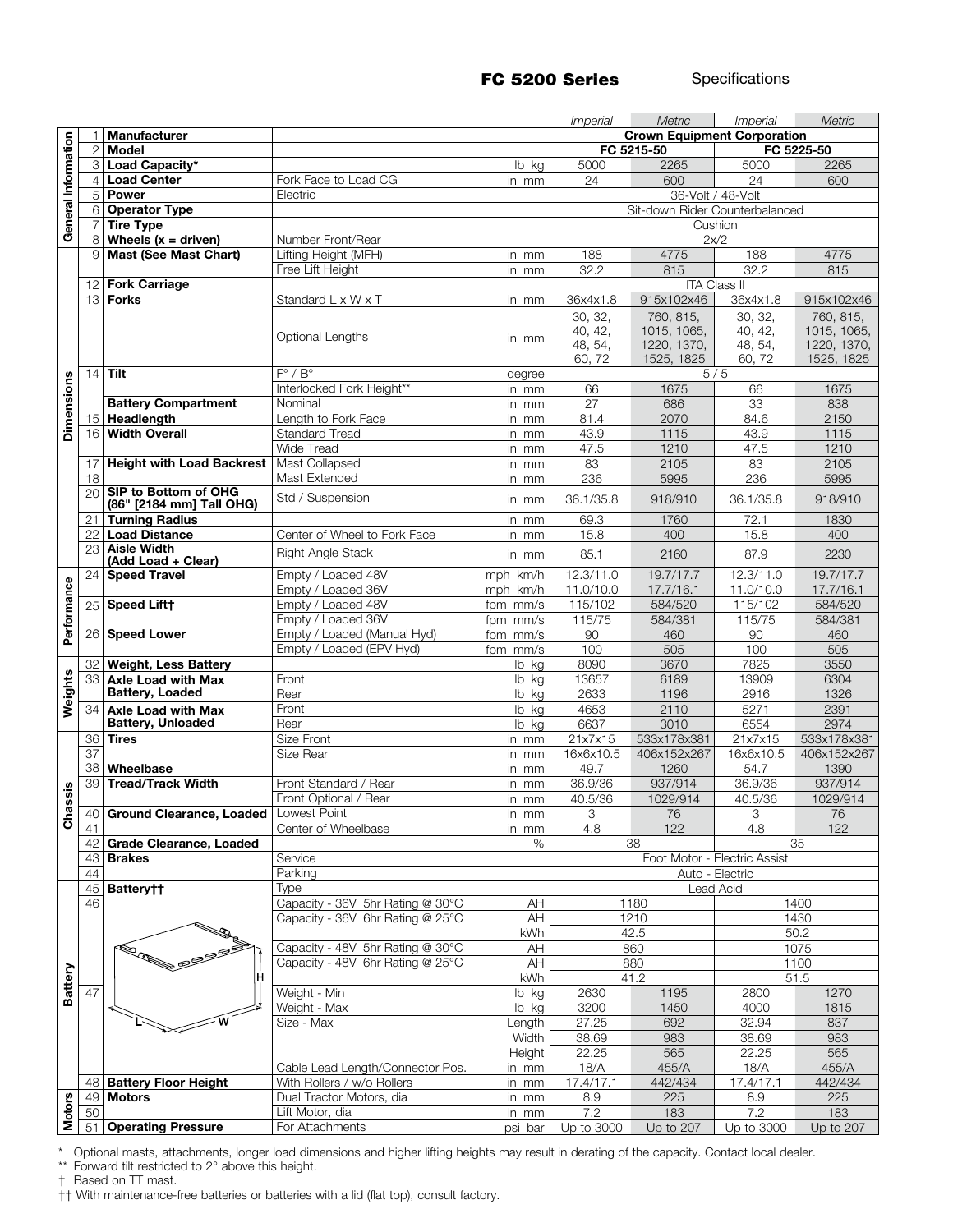|                     |                 |                                           |                                                                |                 | <i>Imperial</i>   | Metric                             | <i>Imperial</i>              | Metric           |
|---------------------|-----------------|-------------------------------------------|----------------------------------------------------------------|-----------------|-------------------|------------------------------------|------------------------------|------------------|
|                     |                 | <b>Manufacturer</b>                       |                                                                |                 |                   | <b>Crown Equipment Corporation</b> |                              |                  |
|                     | $\mathbf{2}$    | Model                                     |                                                                |                 |                   | FC 5245-50                         |                              | FC 5225-55       |
|                     | З               | Load Capacity*                            |                                                                | lb kg           | 5000              | 2265                               | 5500                         | 2490             |
|                     | $\overline{4}$  | <b>Load Center</b>                        | Fork Face to Load CG                                           | in mm           | 24                | 600                                | 24                           | 600              |
|                     | 5               | <b>Power</b>                              | Electric                                                       |                 |                   |                                    | 36-Volt / 48-Volt            |                  |
| General Information | 6               | <b>Operator Type</b>                      |                                                                |                 |                   | Sit-down Rider Counterbalanced     |                              |                  |
|                     |                 | <b>Tire Type</b>                          |                                                                |                 |                   |                                    | Cushion                      |                  |
|                     | 8               | Wheels $(x = driven)$                     | Number Front/Rear                                              |                 |                   |                                    | 2x/2                         |                  |
|                     | 9               | <b>Mast (See Mast Chart)</b>              | Lifting Height (MFH)                                           | in mm           | 188               | 4775                               | 188                          | 4775             |
|                     |                 |                                           | Free Lift Height                                               | in mm           | 32.2              | 815                                | 32.2                         | 815              |
|                     | 12 <sup>2</sup> | <b>Fork Carriage</b>                      |                                                                |                 |                   |                                    | <b>ITA Class II</b>          |                  |
|                     |                 | $13$ Forks                                | Standard L x W x T                                             | in mm           | 36x4x1.8          | 915x102x46                         | 36x5x1.8                     | 915x127x46       |
|                     |                 |                                           |                                                                |                 | 30, 32,           | 760, 815,                          | 30, 40,                      | 760, 1015,       |
|                     |                 |                                           | Optional Lengths                                               |                 | 40, 42,           | 1015, 1065,                        | 42, 48,                      | 1065, 1220,      |
|                     |                 |                                           |                                                                | in mm           | 48, 54,           | 1220, 1370,                        | 54, 60,                      | 1370, 1525,      |
|                     |                 |                                           |                                                                |                 | 60, 72            | 1525, 1825                         | 72                           | 1825             |
|                     | 14              | <b>Tilt</b>                               | $F^{\circ}$ / $B^{\circ}$                                      | degree          |                   |                                    | 5/5                          |                  |
|                     |                 |                                           | Interlocked Fork Height**                                      | in mm           | 66                | 1675                               | 66                           | 1675             |
|                     |                 | <b>Battery Compartment</b>                | Nominal                                                        | in mm           | 36                | 914                                | 33                           | 838              |
| <b>Dimensions</b>   | 15              | Headlength                                | Length to Fork Face                                            | in mm           | 87.7              | 2230                               | 87.6                         | 2225             |
|                     | 16              | <b>Width Overall</b>                      | <b>Standard Tread</b>                                          | in mm           | 43.9              | 1115                               | 45.7                         | 1160             |
|                     |                 | <b>Height with Load Backrest</b>          | <b>Wide Tread</b><br><b>Mast Collapsed</b>                     | in mm           | 47.5<br>83        | 1210<br>2105                       | 48<br>83                     | 1220<br>2105     |
|                     | 17<br>18        |                                           | Mast Extended                                                  | in mm<br>in mm  | 236               | 5995                               | 236                          | 5995             |
|                     | 20              | SIP to Bottom of OHG                      |                                                                |                 |                   |                                    |                              |                  |
|                     |                 | (86" [2184 mm] Tall OHG)                  | Std / Suspension                                               | in mm           | 36.1/35.8         | 918/910                            | 36.1/35.8                    | 918/910          |
|                     | 21              | <b>Turning Radius</b>                     |                                                                | in mm           | 74.9              | 1905                               | 74.9                         | 1905             |
|                     | 22              | <b>Load Distance</b>                      | Center of Wheel to Fork Face                                   | in mm           | 15.8              | 400                                | 15.8                         | 400              |
|                     | 23              | <b>Aisle Width</b>                        | Right Angle Stack                                              | in mm           | 90.7              | 2305                               | 90.7                         | 2315             |
|                     | 24              | (Add Load + Clear)<br><b>Speed Travel</b> | Empty / Loaded 48V                                             | mph km/h        | 12.3/11.0         | 19.7/17.7                          | 12.3/11.0                    | 19.7/17.7        |
|                     |                 |                                           | Empty / Loaded 36V                                             | mph km/h        | 11.0/10.0         | 17.7/16.1                          | 11.0/10.0                    | 17.7/16.1        |
| Performance         | 25              | Speed Lift+                               | Empty / Loaded 48V                                             | fpm mm/s        | 115/102           | 584/520                            | 115/97                       | 584/493          |
|                     |                 |                                           | Empty / Loaded 36V                                             | fpm mm/s        | 115/75            | 584/381                            | 115/69                       | 584/351          |
|                     | 26              | <b>Speed Lower</b>                        | Empty / Loaded (Manual Hyd)                                    | fpm mm/s        | 90                | 460                                | 90                           | 460              |
|                     |                 |                                           | Empty / Loaded (EPV Hyd)                                       | fpm mm/s        | 100               | 505                                | 100                          | 505              |
|                     | 32              | <b>Weight, Less Battery</b>               |                                                                | lb kg           | 7580              | 3440                               | 8405                         | 3810             |
|                     | 33              | Axle Load with Max                        | Front                                                          | lb<br>kg        | 13695             | 6209                               | 14593                        | 6610             |
| Weights             |                 | Battery, Loaded                           | Rear                                                           | lb kg           | 3135              | 1426                               | 3312                         | 1505             |
|                     | 34              | <b>Axle Load with Max</b>                 | Front                                                          | lb kg           | 5057              | 2296                               | 5091                         | 2308             |
|                     |                 | <b>Battery, Unloaded</b>                  | Rear                                                           | lb kg           | 6773              | 3074                               | 7314                         | 3317             |
|                     | 36              | <b>Tires</b>                              | Size Front                                                     | in mm           | 21x7x15           | 533x178x381                        | 21x8x15                      | 533x203x381      |
|                     | 37              |                                           | Size Rear                                                      | in mm           | 16x6x10.5         | 406x152x267                        | 16x6x10.5                    | 406x152x267      |
|                     | 38<br>39        | Wheelbase                                 |                                                                | in mm           | 54.7<br>36.9/36   | 1390<br>937/914                    | 54.7<br>37.9/36              | 1390<br>965/914  |
| assis               |                 | <b>Tread/Track Width</b>                  | Front Standard / Rear<br>Front Optional / Rear                 | in mm           | 40.5/36           | 1029/914                           | 39.5/36                      | 1005/914         |
|                     |                 | 40 Ground Clearance, Loaded Lowest Point  |                                                                | in mm           |                   |                                    |                              |                  |
| ర్                  | 41              |                                           | Center of Wheelbase                                            | in mm<br>in mm  | 3<br>4.8          | 76<br>122                          | 3<br>4.8                     | 76<br>122        |
|                     |                 | 42 Grade Clearance, Loaded                |                                                                | %               |                   | 35                                 |                              | 35               |
|                     |                 | $43$ Brakes                               | Service                                                        |                 |                   |                                    | Foot Motor - Electric Assist |                  |
|                     | 44              |                                           | Parking                                                        |                 |                   |                                    | Auto - Electric              |                  |
|                     | 45              | Battery††                                 | Type                                                           |                 |                   |                                    | Lead Acid                    |                  |
|                     | 46              |                                           | Capacity - 36V 5hr Rating @ 30°C                               | AH              |                   | 1615                               |                              | 1400             |
|                     |                 |                                           | Capacity - 36V 6hr Rating @ 25°C                               | AH              |                   | 1650                               |                              | 1430             |
|                     |                 |                                           |                                                                | kWh             |                   | 57.9                               |                              | 50.2             |
|                     |                 |                                           | Capacity - 48V 5hr Rating @ 30°C                               |                 |                   | 1180                               |                              | 1075             |
|                     |                 | <b>SOUL BOOK</b>                          | Capacity - 48V 6hr Rating @ 25°C                               | AH              |                   | 1210                               |                              | $1100$           |
|                     |                 |                                           |                                                                | kWh             |                   | 56.6                               |                              | 51.5             |
| Battery             | 47              |                                           | Weight - Min                                                   | lb kg           | 3100              | 1410                               | 2800                         | 1270             |
|                     |                 |                                           | Weight - Max<br>Size - Max                                     | lb kg<br>Length | 4250<br>36.38     | 1930<br>924                        | 4000<br>32.94                | 1815<br>837      |
|                     |                 |                                           |                                                                | Width           | 38.69             | 983                                | 38.69                        | 983              |
|                     |                 |                                           |                                                                |                 |                   |                                    | 22.25                        | 565              |
|                     |                 |                                           |                                                                |                 |                   |                                    |                              |                  |
|                     |                 |                                           |                                                                | Height          | 22.25             | 565                                |                              |                  |
|                     |                 |                                           | Cable Lead Length/Connector Pos.<br>With Rollers / w/o Rollers | in mm<br>in mm  | 18/A              | 455/A<br>442/434                   | 18/A                         | 455/A<br>442/434 |
|                     | 49              | 48 Battery Floor Height<br><b>Motors</b>  | Dual Tractor Motors, dia                                       |                 | 17.4/17.1<br>8.9  | 225                                | 17.4/17.1<br>$8.9\,$         | 225              |
| <b>Motors</b>       | 50              | <b>Operating Pressure</b>                 | Lift Motor, dia<br>For Attachments                             | in mm<br>in mm  | 7.2<br>Up to 3000 | 183<br>Up to 207                   | 7.2<br>Up to 3000            | 183              |

\* Optional masts, attachments, longer load dimensions and higher lifting heights may result in derating of the capacity. Contact local dealer.

\*\* Forward tilt restricted to 2° above this height.

† Based on TT mast.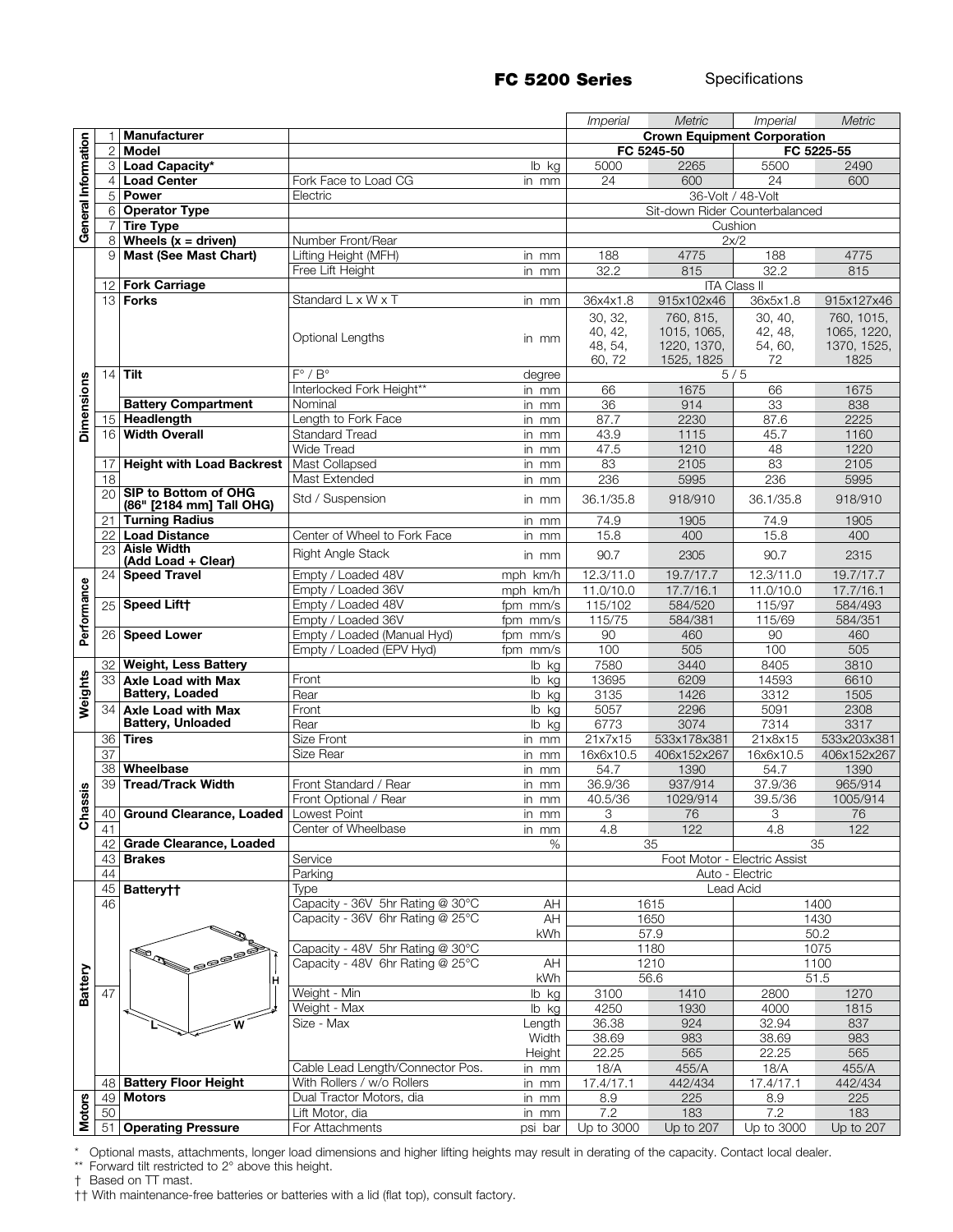|                     |                |                                          |                                  |                | <i>Imperial</i>  | <b>Metric</b>                      | <i>Imperial</i>              | Metric               |
|---------------------|----------------|------------------------------------------|----------------------------------|----------------|------------------|------------------------------------|------------------------------|----------------------|
|                     |                | 1 Manufacturer                           |                                  |                |                  | <b>Crown Equipment Corporation</b> |                              |                      |
|                     | $\overline{2}$ | Model                                    |                                  |                |                  | FC 5245-55                         |                              | FC 5225-60           |
|                     |                | 3 Load Capacity*                         |                                  | lb kg          | 5500             | 2490                               | 6000                         | 2720                 |
|                     |                | 4 Load Center                            | Fork Face to Load CG             | in mm          | 24               | 600                                | 24                           | 600                  |
|                     |                | 5 Power                                  | Electric                         |                |                  |                                    | 36-Volt / 48-Volt            |                      |
| General Information |                | 6 Operator Type                          |                                  |                |                  | Sit-down Rider Counterbalanced     |                              |                      |
|                     | 71             | <b>Tire Type</b>                         |                                  |                |                  |                                    | Cushion                      |                      |
|                     |                | $8$ Wheels (x = driven)                  | Number Front/Rear                |                |                  |                                    | 2x/2                         |                      |
|                     | 9              | <b>Mast (See Mast Chart)</b>             | Lifting Height (MFH)             | in mm          | 188              | 4775                               | 180                          | 4570                 |
|                     |                |                                          | Free Lift Height                 | in mm          | 32.2             | 815                                | 32.2                         | 815                  |
|                     |                | 12 Fork Carriage                         |                                  |                |                  | <b>ITA Class II</b>                |                              | <b>ITA Class III</b> |
|                     |                | $13$ Forks                               | Standard L x W x T               | in mm          | 36x5x1.8         | 915x127x46                         | 36x5x1.8                     | 915x127x46           |
|                     |                |                                          |                                  |                | 30, 40,          | 760, 1015,                         |                              |                      |
|                     |                |                                          |                                  |                | 42, 48,          | 1065, 1220,                        | 40, 42,                      | 1015, 1065,          |
|                     |                |                                          | Optional Lengths                 | in mm          | 54, 60,          | 1370, 1525,                        | 48, 54,                      | 1220, 1370,          |
|                     |                |                                          |                                  |                | 72               | 1825                               | 60, 72                       | 1525, 1825           |
|                     |                | $14$ Tilt                                | $F^{\circ}$ / $B^{\circ}$        | degree         |                  |                                    | 5/5                          |                      |
|                     |                |                                          | Interlocked Fork Height**        | in mm          | 66               | 1675                               | 66                           | 1675                 |
|                     |                | <b>Battery Compartment</b>               | Nominal                          | in mm          | 36               | 914                                | 33                           | 838                  |
|                     |                | 15 Headlength                            | Length to Fork Face              | in mm          | 90.7             | 2305                               | 87.9                         | 2235                 |
| <b>Dimensions</b>   |                | 16 Width Overall                         | <b>Standard Tread</b>            | in mm          | 45.7             | 1160                               | 45.7                         | 1160                 |
|                     |                |                                          | <b>Wide Tread</b>                | in mm          | 48               | 1220                               | 48                           | 1220                 |
|                     |                | 17 Height with Load Backrest             | Mast Collapsed                   | in mm          | 83               | 2105                               | 83                           | 2105                 |
|                     | 18             |                                          | Mast Extended                    | in mm          | 236              | 5995                               | 228                          | 5795                 |
|                     |                | 20 SIP to Bottom of OHG                  | Std / Suspension                 | in mm          | 36.1/35.8        | 918/910                            | 36.1/35.8                    | 918/910              |
|                     |                | (86" [2184 mm] Tall OHG)                 |                                  |                |                  |                                    |                              |                      |
|                     |                | 21 Turning Radius                        |                                  | in mm          | 77.7             | 1975                               | 74.9                         | 1905                 |
|                     |                | 22 Load Distance                         | Center of Wheel to Fork Face     | in mm          | 15.8             | 400                                | 16.1                         | 410                  |
|                     | 23             | <b>Aisle Width</b><br>(Add Load + Clear) | Right Angle Stack                | in mm          | 93.5             | 2385                               | 91                           | 2315                 |
|                     | 24             | <b>Speed Travel</b>                      | Empty / Loaded 48V               | mph km/h       | 12.3/11.0        | 19.7/17.7                          | 12.3/11.0                    | 19.7/17.7            |
|                     |                |                                          | Empty / Loaded 36V               | mph km/h       | 11.0/10.0        | 17.7/16.1                          | 11.0/10.0                    | 17.7/16.1            |
|                     |                | 25 Speed Liftt                           | Empty / Loaded 48V               | fpm mm/s       | 115/97           | 584/493                            | 115/92                       | 584/467              |
|                     |                |                                          | Empty / Loaded 36V               | fpm mm/s       | 115/69           | 584/351                            | 115/64                       | 584/327              |
| Performance         |                | 26 Speed Lower                           | Empty / Loaded (Manual Hyd)      | fpm mm/s       | 90               | 460                                | 90                           | 460                  |
|                     |                |                                          | Empty / Loaded (EPV Hyd)         | fpm mm/s       | 100              | 505                                | 100                          | 505                  |
|                     | 32             | <b>Weight, Less Battery</b>              |                                  | lb kg          | 8305             | 3770                               | 8795                         | 3990                 |
|                     |                | 33 Axle Load with Max                    | Front                            | lb kg          | 14362            | 6509                               | 15656                        | 7099                 |
|                     |                | <b>Battery, Loaded</b>                   | Rear                             | lb kg          | 3693             | 1681                               | 3139                         | 1426                 |
| Weights             | 34             | <b>Axle Load with Max</b>                | Front                            | lb kg          | 4860             | 2207                               | 5257                         | 2385                 |
|                     |                | <b>Battery, Unloaded</b>                 | Rear                             | lb kg          | 7695             | 3493                               | 7538                         | 3420                 |
|                     |                | $36$ Tires                               | Size Front                       | in mm          | 21x8x15          | 533x203x381                        | 21x8x15                      | 533x203x381          |
|                     | 37             |                                          | <b>Size Rear</b>                 | in mm          | 16x6x10.5        | 406x152x267                        | 16x6x10.5                    | 406x152x267          |
|                     | 38             | Wheelbase                                |                                  | in mm          | 54.7             | 1390                               | 54.7                         | 1390                 |
|                     | 39             | <b>Tread/Track Width</b>                 | Front Standard / Rear            | in mm          | 37.9/36          | 965/914                            | 37.9/36                      | 965/914              |
| assis               |                |                                          | Front Optional / Rear            | in mm          | 39.5/36          | 1005/914                           | 39.5/36                      | 1005/914             |
|                     |                | 40 Ground Clearance, Loaded Lowest Point |                                  | in mm          | 3                | $76$                               | 3                            | $76\,$               |
| ō                   | 41             |                                          | Center of Wheelbase              | in mm          | 4.8              | 122                                | 4.8                          | 122                  |
|                     |                | 42 Grade Clearance, Loaded               |                                  | %              |                  | 35                                 |                              | 35                   |
|                     |                | $43$ Brakes                              | Service                          |                |                  |                                    | Foot Motor - Electric Assist |                      |
|                     | 44             |                                          | Parking                          |                |                  |                                    | Auto - Electric              |                      |
|                     |                | 45 Battery††                             | Type                             |                |                  |                                    | Lead Acid                    |                      |
|                     | 46             |                                          | Capacity - 36V 5hr Rating @ 30°C | AH             |                  | 1615                               |                              | 1400                 |
|                     |                |                                          | Capacity - 36V 6hr Rating @ 25°C | AH             |                  | 1650                               |                              | 1430                 |
|                     |                |                                          |                                  | kWh            |                  | 57.9                               |                              | 50.2                 |
|                     |                | <b>CONTRACTOR</b>                        | Capacity - 48V 5hr Rating @ 30°C | AH             |                  | 1180                               |                              | 1075                 |
|                     |                | <b>bee</b>                               | Capacity - 48V 6hr Rating @ 25°C | AH             |                  | 1210                               |                              | 1100                 |
|                     |                |                                          |                                  | kWh            |                  | 56.6                               |                              | 51.5                 |
| <b>Battery</b>      | 47             |                                          | Weight - Min                     | lb kg          | 3100             | 1410                               | 2800                         | 1270                 |
|                     |                |                                          | Weight - Max                     | lb kg          | 4250             | 1930                               | 4000                         | 1850                 |
|                     |                |                                          | Size - Max                       | Length         | 36.38            | 924                                | 32.94                        | 837                  |
|                     |                |                                          |                                  | Width          | 38.69            | 983                                | 38.69                        | 983                  |
|                     |                |                                          | Cable Lead Length/Connector Pos. | Height         | 22.25<br>18/A    | 565<br>455/A                       | 22.25<br>18/A                | 565<br>455/A         |
|                     |                | 48 Battery Floor Height                  | With Rollers / w/o Rollers       | in mm          |                  | 442/434                            | 17.4/17.1                    | 442/434              |
|                     |                | 49 Motors                                | Dual Tractor Motors, dia         | in mm<br>in mm | 17.4/17.1<br>8.9 | 225                                | 8.9                          | 225                  |
| <b>Motors</b>       | 50             |                                          | Lift Motor, dia                  | in mm          | 7.2              | 183                                | 7.2                          | 183                  |
|                     |                | 51 Operating Pressure                    | For Attachments                  | psi bar        | Up to 3000       | Up to 207                          | Up to 3000                   | Up to 207            |
|                     |                |                                          |                                  |                |                  |                                    |                              |                      |

\* Optional masts, attachments, longer load dimensions and higher lifting heights may result in derating of the capacity. Contact local dealer.

\*\* Forward tilt restricted to 2° above this height.

† Based on TT mast.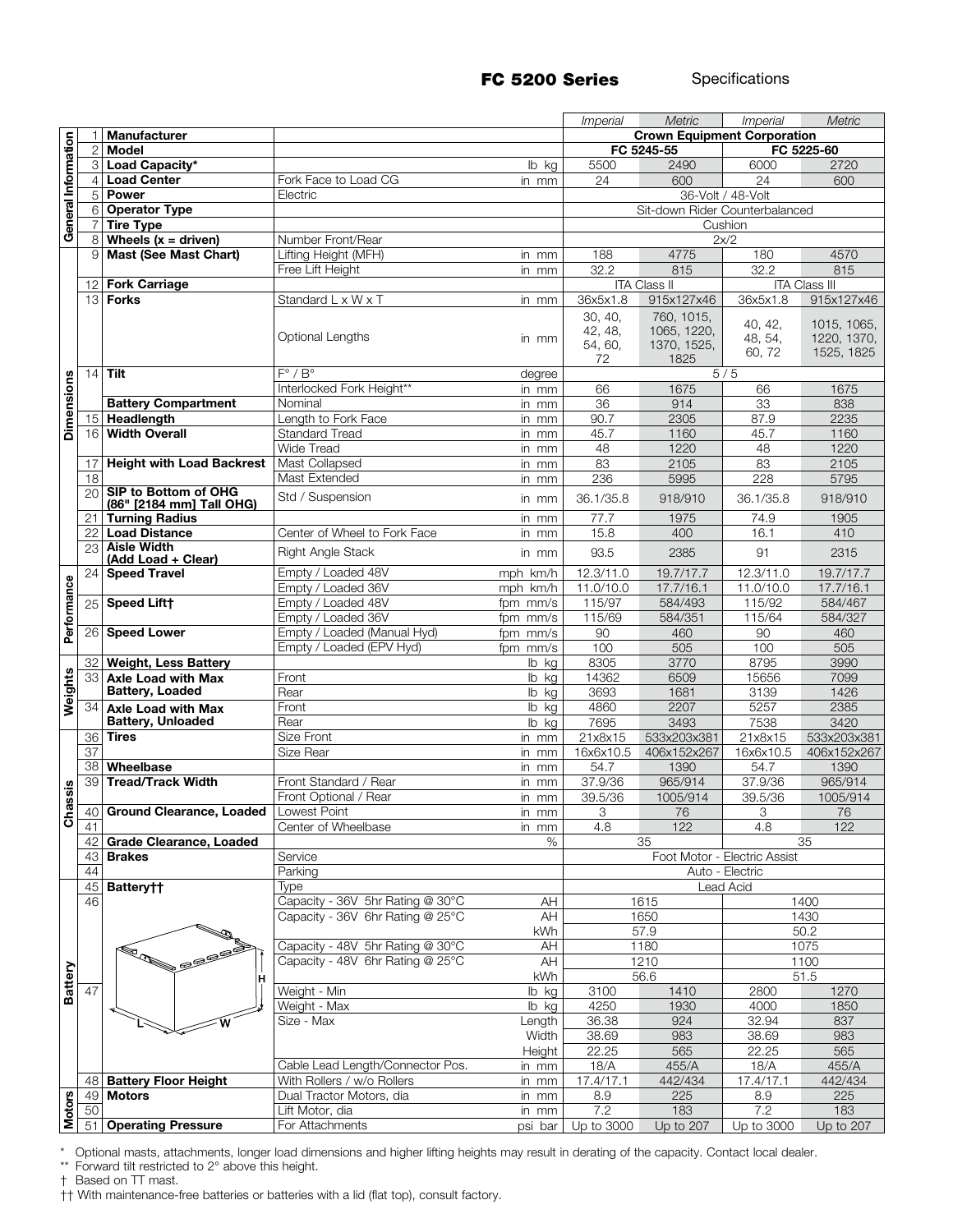|                     |                 |                                  |                                                                      |                 | <i><b>Imperial</b></i> | Metric                             | <i>Imperial</i>              | <b>Metric</b> |
|---------------------|-----------------|----------------------------------|----------------------------------------------------------------------|-----------------|------------------------|------------------------------------|------------------------------|---------------|
|                     |                 | Manufacturer                     |                                                                      |                 |                        | <b>Crown Equipment Corporation</b> |                              |               |
|                     | $\overline{2}$  | <b>Model</b>                     |                                                                      |                 |                        | FC 5245-60                         |                              | FC 5245-65    |
|                     |                 | 3 Load Capacity*                 |                                                                      | lb kg           | 6000                   | 2720                               | 6500                         | 2945          |
|                     |                 | 4 Load Center                    | Fork Face to Load CG                                                 | in mm           | 24                     | 600                                | 24                           | 600           |
|                     |                 | 5 Power                          | Electric                                                             |                 |                        |                                    | 36-Volt / 48-Volt            |               |
| General Information |                 | 6 Operator Type                  |                                                                      |                 |                        | Sit-down Rider Counterbalanced     |                              |               |
|                     | $\overline{7}$  | <b>Tire Type</b>                 |                                                                      |                 |                        |                                    | Cushion                      |               |
|                     |                 | $8$ Wheels (x = driven)          | Number Front/Rear                                                    |                 |                        |                                    | 2x/2                         |               |
|                     |                 | 9 Mast (See Mast Chart)          | Lifting Height (MFH)                                                 | in mm           | 180                    | 4570                               | 171                          | 4340          |
|                     |                 |                                  | Free Lift Height                                                     | in mm           | 32.2                   | 815                                | 32.2                         | 815           |
|                     |                 | 12 Fork Carriage                 |                                                                      |                 |                        |                                    | <b>ITA Class III</b>         |               |
|                     |                 | $13$ Forks                       | Standard L x W x T                                                   | in mm           | 36x5x1.8               | 915x127x46                         | 36x5x1.8                     | 915x127x46    |
|                     |                 |                                  |                                                                      |                 | 40, 42,                |                                    | 42, 48,                      | 1065, 1220,   |
|                     |                 |                                  | Optional Lengths                                                     |                 | 48, 54,                | 1015, 1065,<br>1220, 1370,         | 60, 72,                      | 1525, 1825,   |
|                     |                 |                                  |                                                                      | in mm           | 60, 72                 | 1525, 1825                         | 84                           | 2135          |
|                     | 14              | <b>Tilt</b>                      | $F^{\circ}/B^{\circ}$                                                |                 |                        |                                    | 5/5                          |               |
|                     |                 |                                  | Interlocked Fork Height**                                            | degree<br>in mm | 66                     | 1675                               | 66                           | 1675          |
|                     |                 | <b>Battery Compartment</b>       | Nominal                                                              |                 | 36                     | 914                                | 36                           | 914           |
| <b>Dimensions</b>   |                 | 15 Headlength                    |                                                                      | in mm           |                        |                                    |                              | 2315          |
|                     |                 | 16 Width Overall                 | Length to Fork Face                                                  | in mm           | 91.0                   | 2315                               | 91.0                         |               |
|                     |                 |                                  | <b>Standard Tread</b>                                                | in mm           | 45.7                   | 1160                               | 45.7                         | 1160          |
|                     |                 |                                  | <b>Wide Tread</b>                                                    | in mm           | 48                     | 1220                               | 48                           | 1220          |
|                     | 17              | <b>Height with Load Backrest</b> | Mast Collapsed                                                       | in mm           | 83                     | 2105                               | 83                           | 2105          |
|                     | 18              | <b>SIP to Bottom of OHG</b>      | Mast Extended                                                        | in mm           | 228                    | 5795                               | 219                          | 5565          |
|                     | 20 <sup>1</sup> | (86" [2184 mm] Tall OHG)         | Std / Suspension                                                     | in mm           | 36.1/35.8              | 918/910                            | 36.1/35.8                    | 918/910       |
|                     | 21              | <b>Turning Radius</b>            |                                                                      | in mm           | 77.7                   | 1975                               | 77.7                         | 1975          |
|                     | 22              | <b>Load Distance</b>             | Center of Wheel to Fork Face                                         | in mm           | 16.1                   | 410                                | 16.1                         | 410           |
|                     | 23              | <b>Aisle Width</b>               | <b>Right Angle Stack</b>                                             | in mm           | 93.8                   | 2385                               | 93.8                         | 2385          |
|                     |                 | (Add Load + Clear)               |                                                                      |                 |                        |                                    |                              |               |
|                     | 24              | <b>Speed Travel</b>              | Empty / Loaded 48V                                                   | mph km/h        | 12.3/11.0              | 19.7/17.7                          | 12.3/11.0                    | 19.7/17.7     |
|                     |                 |                                  | Empty / Loaded 36V                                                   | mph km/h        | 11.0/10.0              | 17.7/16.1                          | 11.0/10.0                    | 17.7/16.1     |
|                     |                 | $25$ Speed Liftt                 | Empty / Loaded 48V                                                   | fpm mm/s        | 115/92                 | 584/467                            | 115/80                       | 584/408       |
|                     |                 |                                  | Empty / Loaded 36V                                                   | fpm mm/s        | 115/64                 | 584/327                            | 115/58                       | 584/295       |
| Performance         |                 | 26 Speed Lower                   | Empty / Loaded (Manual Hyd)                                          | fpm mm/s        | 90                     | 460                                | 90                           | 460           |
|                     |                 |                                  | Empty / Loaded (EPV Hyd)                                             | fpm mm/s        | 100                    | 505                                | 100                          | 505           |
|                     | 32              | <b>Weight, Less Battery</b>      |                                                                      | lb kg           | 8375                   | 3800                               | 9035                         | 4100          |
|                     | 33              | <b>Axle Load with Max</b>        | Front                                                                | lb kg           | 15350                  | 6962                               | 16375                        | 7423          |
| Weights             |                 | <b>Battery, Loaded</b>           | Rear                                                                 | lb<br>kg        | 3275                   | 1488                               | 3410                         | 1552          |
|                     | 34              | <b>Axle Load with Max</b>        | Front                                                                | lb<br>kg        | 4951                   | 2248                               | 5110                         | 2320          |
|                     |                 | <b>Battery, Unloaded</b>         | Rear                                                                 | lb kg           | 7674                   | 3482                               | 8175                         | 3710          |
|                     | 36              | <b>Tires</b>                     | Size Front                                                           | in mm           | 21x8x15                | 533x203x381                        | 21x8x15                      | 533x203x381   |
|                     | 37              |                                  | Size Rear                                                            | in mm           | 16x6x10.5              | 406x152x267                        | 16x6x10.5                    | 406x152x267   |
|                     | 38              | Wheelbase                        |                                                                      | in mm           | 54.7                   | 1390                               | 54.7                         | 1390          |
|                     | 39              | <b>Tread/Track Width</b>         | Front Standard / Rear                                                | in mm           | 37.9/36                | 965/914                            | 37.9/36                      | 965/914       |
|                     |                 |                                  | Front Optional / Rear                                                | in mm           | 39.5/36                | 1005/914                           | 39.5/36                      | 1005/914      |
| Chassis             | 40              | <b>Ground Clearance, Loaded</b>  | Lowest Point                                                         | in mm           | 3                      | 76                                 | 3                            | 76            |
|                     | 41              |                                  | Center of Wheelbase                                                  | in mm           | 4.8                    | 122                                | 4.8                          | 122           |
|                     | 42              | Grade Clearance, Loaded          |                                                                      | %               |                        | 35                                 |                              | 35            |
|                     |                 | 43 Brakes                        | Service                                                              |                 |                        |                                    | Foot Motor - Electric Assist |               |
|                     | 44              |                                  | Parking                                                              |                 |                        |                                    | Auto - Electric              |               |
|                     |                 | 45 Battery††                     | Type                                                                 |                 |                        |                                    | Lead Acid                    |               |
|                     | 46              |                                  | Capacity - 36V 5hr Rating @ 30°C                                     |                 |                        | 1615                               |                              | 1615          |
|                     |                 |                                  | Capacity - 36V 6hr Rating @ 25°C                                     | AH              |                        | 1650                               |                              | 1650          |
|                     |                 |                                  |                                                                      | kWh             |                        | 57.9                               |                              | 57.9          |
|                     |                 |                                  | Capacity - 48V 5hr Rating @ 30°C<br>Capacity - 48V 6hr Rating @ 25°C |                 |                        | 1180                               |                              | 1180          |
| Battery             |                 | <b>CONTRACTOR</b>                |                                                                      | AH              |                        | 1210                               |                              | 1210          |
|                     | 47              |                                  | Weight - Min                                                         | kWh<br>lb kg    | 3100                   | 56.6<br>1410                       | 3100                         | 56.6<br>1410  |
|                     |                 |                                  | Weight - Max                                                         | lb kg           | 4250                   | 1930                               | 4250                         | 1930          |
|                     |                 |                                  | Size - Max                                                           | Length          | 36.38                  | 924                                | 36.38                        | 924           |
|                     |                 |                                  |                                                                      | Width           | 38.69                  | 983                                | 38.69                        | 983           |
|                     |                 |                                  |                                                                      | Height          | 22.25                  | 565                                | 22.25                        | 565           |
|                     |                 |                                  | Cable Lead Length/Connector Pos.                                     | in mm           | 18/A                   | 455/A                              | 18/A                         | 455/A         |
|                     |                 | 48 Battery Floor Height          | With Rollers / w/o Rollers                                           | in mm           | 17.4/17.1              | 442/434                            | 17.4/17.1                    | 442/434       |
|                     |                 | 49 Motors                        | Dual Tractor Motors, dia                                             | in mm           | 8.9                    | 225                                | 8.9                          | 225           |
| <b>Motors</b>       | 50              |                                  | Lift Motor, dia                                                      | in mm           | 7.2                    | 183                                | 7.2                          | 183           |
|                     |                 | 51 Operating Pressure            | For Attachments                                                      | psi bar         | Up to 3000             | Up to 207                          | Up to 3000                   | Up to 207     |
|                     |                 |                                  |                                                                      |                 |                        |                                    |                              |               |

\* Optional masts, attachments, longer load dimensions and higher lifting heights may result in derating of the capacity. Contact local dealer.

\*\* Forward tilt restricted to 2° above this height.

† Based on TT mast.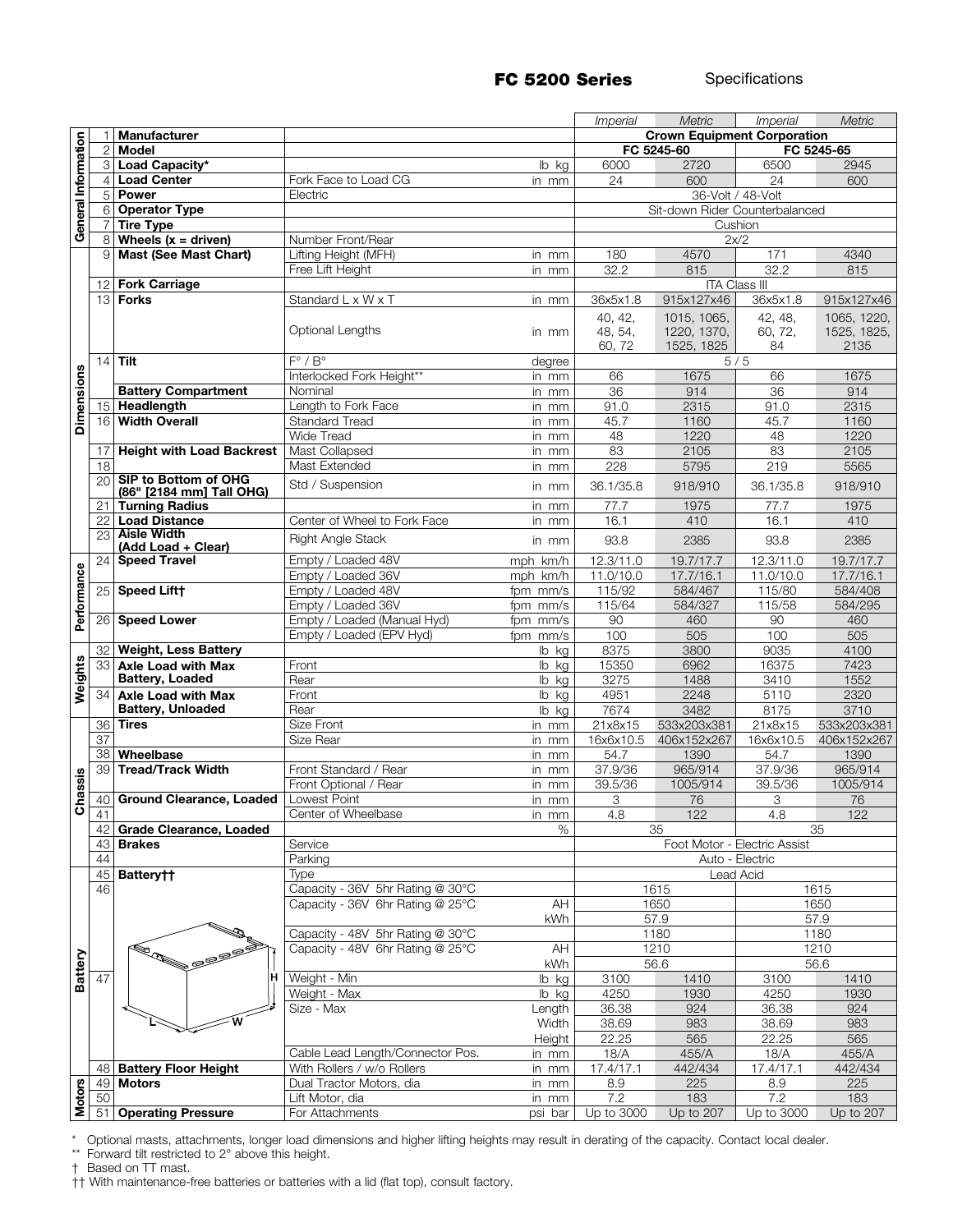|        |    | Mast Chart FC 5200-40/50/55 |       |     |      |     |      |     | <b>TL TRUCKERS MAST</b> |     |      |     |      |
|--------|----|-----------------------------|-------|-----|------|-----|------|-----|-------------------------|-----|------|-----|------|
|        | 9. | <b>Lifting Height</b>       | in mm | 68  | 1725 | 76  | 1930 | 80  | 2030                    | 82  | 2080 | 112 | 2840 |
| nsions |    | <b>Free Lift Height</b>     | in mm | 5.8 | 145  | 5.8 | 145  | 5.8 | 145                     | 5.8 | 145  | 5.8 | 145  |
| ō      |    | <b>Interlocked Fork Ht</b>  | in mm | na  | na   | na  | na   | na  | na                      | na  | na   | na  | na   |
| ε<br>ō |    | <b>Mast Collapsed Ht</b>    | in mm | 54  | 1370 | 58  | 1470 | 60  | 1520                    | 61  | 1545 | 76  | 1930 |
|        |    | <b>Mast Extended Htt</b>    | in mm | 98  | 2489 | 106 | 2692 | 11C | 2794                    | 12  | 2845 | 142 | 3607 |

|         |    | Mast Chart FC 5200-40/50/55 |          |     |      |     |      |     |      |     |      |     |      |     |      |        |      |     |      |
|---------|----|-----------------------------|----------|-----|------|-----|------|-----|------|-----|------|-----|------|-----|------|--------|------|-----|------|
|         | 91 | <b>Lifting Height</b>       | in mm    | 26  | 3200 | 138 | 3505 | 150 | 3810 | 155 | 3935 | 159 | 4040 | 70  | 4320 | 183    | 4650 | 194 | 4930 |
| ensions |    | Free Lift Heightt           | in mm    | 5.6 | 140  | 5.6 | 140  | 5.6 | 140  | 5.6 | 140  | 5.6 | 140  | 5.6 | 140  | 5.6    | 140  | 5.6 | 140  |
|         |    | <b>Interlocked Fork Ht</b>  | mm<br>in | 78  | 1980 | 78  | 1980 | 78  | 1980 | 78  | 1980 | 78  | 1980 | 78  | 1980 | 78     | 1980 | 78  | 1980 |
| ' ≦.    |    | <b>Mast Collapsed Ht</b>    | in mm    | 83  | 2105 | 89  | 2260 | 95  | 2410 | 101 | 2565 | 107 | 2720 | 13  | 2870 | 119    | 3025 | 125 | 3175 |
|         | 18 | <b>Mast Extended Htt</b>    | in mm    | 74  | 4420 | 186 | 4725 | 198 | 5030 | 203 | 5155 | 207 | 5260 | 218 | 5540 | $23 -$ | 5870 | 242 | 6150 |

|      |   | Mast Chart FC 5200-40/50/55 |       |      |      |      |      |      |      |      |      | TF   |      |      |      |      |      |      |      |
|------|---|-----------------------------|-------|------|------|------|------|------|------|------|------|------|------|------|------|------|------|------|------|
|      | 9 | <b>Lifting Height</b>       | in mm |      | 2895 | 126  | 3200 | 138  | 3505 | 150  | 3810 | 162  | 4110 | 74   | 4415 | 184  | 4670 | 196  | 4975 |
| gu   |   | Free Lift Heightt           | in mm | 26.2 | 665  | 32.2 | 815  | 38.2 | 970  | 44.2 | 1120 | 50.2 | 1275 | 56.2 | 1425 | 62.2 | 1580 | 68.2 | 1730 |
| gi   |   | <b>Interlocked Fork Ht</b>  | in mm | 60   | 1525 | 66   | 1675 | 72   | 1830 | 78   | 1980 | 84   | 2135 | 90   | 2285 | 86   | 2440 | 102  | 2590 |
| ' ≦. |   | <b>Mast Collapsed Ht</b>    | in mm |      | 1955 | 83   | 2110 | 89   | 226C | 95   | 2415 | 101  | 2565 | 107  | 2720 | 113  | 2870 | 119  | 3025 |
|      |   | <b>Mast Extended Htt</b>    | in mm | 162  | 4115 |      | 4420 | 86   | 4725 | 198  | 5030 | 21C  | 5335 | 222  | 5640 | 232  | 5895 | 244  | 6200 |

|          | Mast Chart FC 5200-40/50/55 |       |      |      |      |      |        |            |      |       |        |       |        |       |        |            |      |       |
|----------|-----------------------------|-------|------|------|------|------|--------|------------|------|-------|--------|-------|--------|-------|--------|------------|------|-------|
|          | <b>Lifting Height</b>       | in mm | 188  | 4775 | 206  | 5230 | $216*$ | 5485* 231* |      | 5865* | $246*$ | 6245* | $258*$ | 6555* | $276*$ | 7010* 291* |      | 7390* |
| ទី       | Free Lift Heightt           | in mm | 32.2 | 815  | 38.2 | 970  | 44.2   | 1120       | 50.2 | 1275  | 56.2   | 1425  | 62.2   | 1580  | 68.2   | 1730       | 74.2 | 1885  |
| ë<br>ō   | <b>Interlocked Fork Ht</b>  | in mm | 66   | 1675 | 72   | 1830 | 78     | 1980       | 84   | 2135  | 90     | 2285  | 96     | 2440  | 102    | 2590       | 108  | 2745  |
| $\Omega$ | <b>Mast Collapsed Ht</b>    | in mm | 83   | 2110 | 89   | 2260 | 95     | 2415       | 101  | 2565  | 107    | 2720  | `13    | 2870  | 119    | 3025       | 125  | 3175  |
|          | <b>Mast Extended Htt</b>    | in mm | 236  | 5995 | 254  | 6450 | 264    | 6705       | 279  | 7085  | 294    | 7465  | 306    | 7775  | 324    | 8230       | 339  | 8610  |

|        |               | Mast Chart FC 5200-40/50/55 |         |        |       |        |       |      | <b>QUAD</b> |      |             |        |       |
|--------|---------------|-----------------------------|---------|--------|-------|--------|-------|------|-------------|------|-------------|--------|-------|
|        | 9             | <b>Lifting Height</b>       | in mm   | $240*$ | 6095* | $258*$ | 6550* | 276* | 7010*       | 294* | 7465*       | $312*$ | 7925* |
| nsions |               | Free Lift Heightt           | in mm   | 31.8   | 805   | 39.8   | 1010  | 43.8 | 1110        | 49.8 | 1265        | 55.8   | 1415  |
| Φ      | 4             | <b>Interlocked Fork Ht</b>  | in mm   | 76     | 1930  | 82     | 2085  | 88   | 2235        | 94   | <b>2390</b> | 100    | 2540  |
| Ĕ      | $\rightarrow$ | <b>Mast Collapsed Ht</b>    | in $mm$ | 83     | 2105  | 89     | 2260  | 95   | 2410        | 101  | 2565        | 107    | 2720  |
|        | 18            | <b>Mast Extended Htt</b>    | in mm   | 288    | 7315  | 306    | 7775  | 324  | 8230        | 342  | 8690        | 360    | 9145  |

\* Wide tread drive tires recommended. Refer to capacity charts.

†Includes 48" (1220 mm) high load backrest.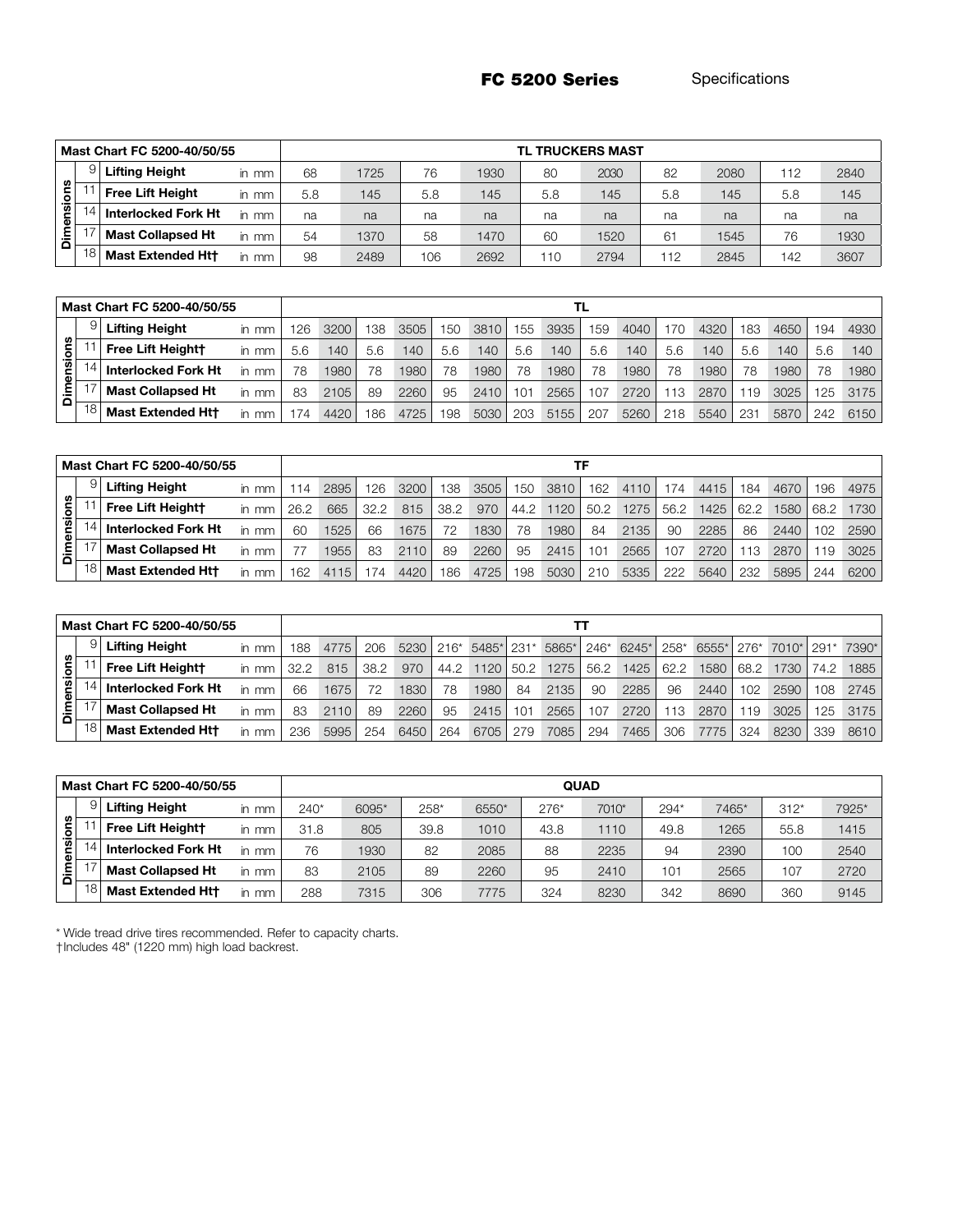|         |    | Mast Chart FC 5200-60      |       |     |      |     | TL TRUCKERS MAST |     |      |     |      |
|---------|----|----------------------------|-------|-----|------|-----|------------------|-----|------|-----|------|
|         | 9  | <b>Lifting Height</b>      | in mm | 6C  | 1520 | 68  | 1725             | 72  | 1825 | 10C | 2540 |
| ensions |    | <b>Free Lift Height</b>    | in mm | 5.8 | 145  | 5.8 | 145              | 5.8 | 145  | 5.8 | 145  |
|         |    | <b>Interlocked Fork Ht</b> | in mm | na  | na   | na  | na               | na  | na   | na  | na   |
| Ξ.<br>c |    | <b>Mast Collapsed Ht</b>   | in mm | 54  | 1370 | 58  | 1470             | 6C  | 1520 | 74  | 1875 |
|         | 18 | Mast Extended Htt          | in mm | 96  | 2438 | 104 | 2642             | 108 | 2743 | 136 | 3454 |

|           |    | Mast Chart FC 5200-60      |       |     |      |     |      |     |      |     |      |     |      |     |      |
|-----------|----|----------------------------|-------|-----|------|-----|------|-----|------|-----|------|-----|------|-----|------|
|           | 9  | <b>Lifting Height</b>      | in mm | 118 | 2995 | 130 | 3300 | 142 | 3605 | 150 | 3810 | 159 | 4040 | 170 | 4320 |
| ensions   |    | <b>Free Lift Heightt</b>   | in mm | 5.9 | 150  | 5.9 | 150  | 5.9 | 150  | 5.9 | 150  | 5.9 | 150  | 5.9 | 150  |
|           |    | <b>Interlocked Fork Ht</b> | in mm | 78  | 1980 | 78  | 1980 | 78  | 1980 | 78  | 1980 | 78  | 1980 | 78  | 1980 |
| im<br>Din |    | <b>Mast Collapsed Ht</b>   | in mm | 83  | 2105 | 89  | 2260 | 95  | 2410 | 101 | 2565 | 107 | 2720 | 113 | 2870 |
|           | 18 | <b>Mast Extended Htt</b>   | in mm | 166 | 422C | 178 | 4525 | 190 | 4830 | 198 | 5030 | 207 | 5260 | 218 | 5540 |

|            |                | Mast Chart FC 5200-60      |       | TF   |      |      |      |      |      |      |      |      |      |      |      |      |      |
|------------|----------------|----------------------------|-------|------|------|------|------|------|------|------|------|------|------|------|------|------|------|
|            |                | <b>Lifting Height</b>      | in mm | 08   | 2740 | 120  | 3045 | 132  | 3350 | 143  | 3630 | 155  | 3935 | 167  | 4240 | 177  | 4495 |
| Dimensions |                | <b>Free Lift Heightt</b>   | in mm | 26.2 | 665  | 32.2 | 815  | 38.2 | 970  | 44.2 | 1120 | 50.2 | 1275 | 56.2 | 1425 | 62.2 | 1580 |
|            | $\overline{4}$ | <b>Interlocked Fork Ht</b> | in mm | 56   | 1420 | 62   | 1575 | 68   | 1730 | 74   | 1880 | 80   | 2030 | 86   | 2185 | 92   | 2335 |
|            |                | <b>Mast Collapsed Ht</b>   | in mm |      | 1955 | 83   | 2105 | 89   | 2260 | 95   | 2410 | 101  | 2565 | 107  | 2720 | 113  | 2870 |
|            | 18             | <b>Mast Extended Htt</b>   | in mm | 56   | 3960 | 168  | 4265 | 18C  | 4570 | 191  | 4850 | 203  | 5155 | 215  | 5460 | 225  | 5715 |

|         |   | <b>Mast Chart FC 5200-60</b> |          | тт   |      |      |      |        |       |        |       |      |       |      |       |  |
|---------|---|------------------------------|----------|------|------|------|------|--------|-------|--------|-------|------|-------|------|-------|--|
|         | 9 | <b>Lifting Height</b>        | in mm    | 18C  | 4570 | 198  | 5025 | $208*$ | 5280* | $223*$ | 5660* | 238* | 6045* | 250* | 6350* |  |
| ens     |   | Free Lift Heightt            | in mm    | 32.2 | 815  | 38.2 | 970  | 44.2   | 1120  | 50.2   | 1275  | 56.2 | 1425  | 62.2 | 1580  |  |
|         |   | <b>Interlocked Fork Ht</b>   | mm<br>in | 62   | 1575 | 68   | 1730 | 74     | 1880  | 80     | 2030  | 86   | 2185  | 92   | 2335  |  |
| Dimensi |   | <b>Mast Collapsed Ht</b>     | in mm    | 83   | 2105 | 89   | 2260 | 95     | 2410  | 101    | 2565  | 107  | 2720  | 113  | 2870  |  |
|         |   | <b>Mast Extended Htt</b>     | in mm    | 228  | 5795 | 246  | 6250 | 256    | 6505  | 271    | 6885  | 286  | 7265  | 298  | 7570  |  |

\* Wide tread drive tires recommended. Refer to capacity charts. †Includes 48" (1220 mm) high load backrest.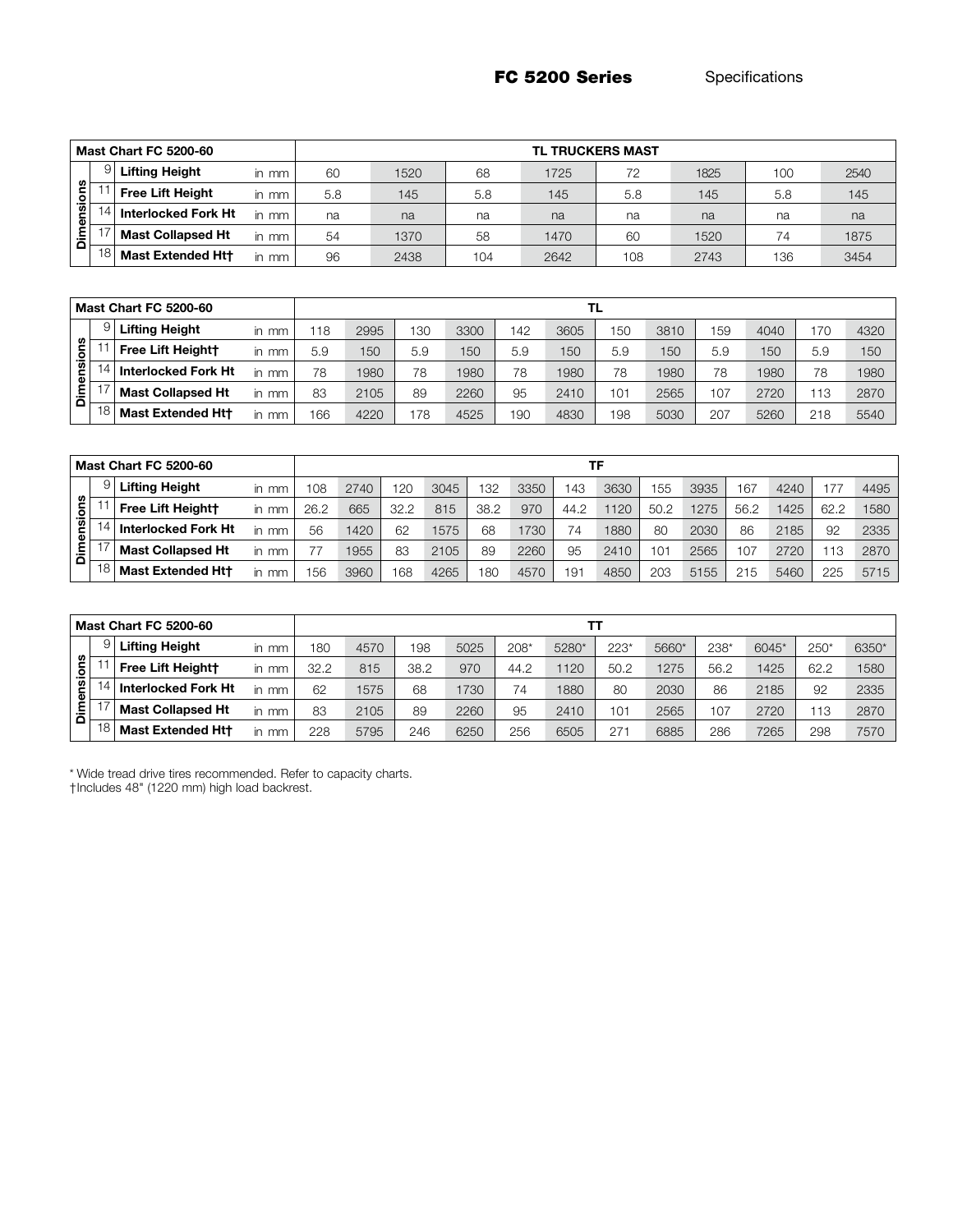|         |    | <b>Mast Chart FC 5200-65</b> |       | <b>TL TRUCKERS MAST</b> |      |     |      |     |      |     |      |  |  |  |  |
|---------|----|------------------------------|-------|-------------------------|------|-----|------|-----|------|-----|------|--|--|--|--|
|         |    | <b>Lifting Height</b>        | in mm | 57                      | 1445 | 65  | 1650 | 69  | 1750 | 97  | 2465 |  |  |  |  |
| ions    |    | Free Lift Height             | in mm | 5.8                     | 145  | 5.8 | 145  | 5.8 | 145  | 5.8 | 145  |  |  |  |  |
|         |    | <b>Interlocked Fork Ht</b>   | in mm | na                      | na   | na  | na   | na  | na   | na  | na   |  |  |  |  |
| Dimensi |    | <b>Mast Collapsed Ht</b>     | in mm | 54                      | 1370 | 58  | 1470 | 60  | 1520 | 74  | 1875 |  |  |  |  |
|         | 18 | <b>Mast Extended Htt</b>     | in mm | 93                      | 2362 | 101 | 2565 | 105 | 2667 | 133 | 3377 |  |  |  |  |

|       |    | <b>Mast Chart FC 5200-65</b> |       | TL. |      |     |      |     |      |     |      |     |      |     |      |  |
|-------|----|------------------------------|-------|-----|------|-----|------|-----|------|-----|------|-----|------|-----|------|--|
|       | 9  | <b>Lifting Height</b>        | in mm | '15 | 2920 | 126 | 3200 | 139 | 3530 | 150 | 3810 | 159 | 4040 | 170 | 4320 |  |
| ens   |    | Free Lift Heightt            | in mm | 5.9 | 150  | 5.9 | 150  | 5.9 | 150  | 5.9 | 150  | 5.9 | 150  | 5.9 | 150  |  |
| iensi |    | <b>Interlocked Fork Ht</b>   | in mm | 78  | 1980 | 78  | 1980 | 78  | 1980 | 78  | 1980 | 78  | 1980 | 78  | 1980 |  |
| ا ≧.  |    | <b>Mast Collapsed Ht</b>     | in mm | 83  | 2105 | 89  | 2260 | 95  | 2410 | 101 | 2565 | 107 | 2720 | 13  | 2870 |  |
|       | 18 | <b>Mast Extended Htt</b>     | in mm | 163 | 4140 | 174 | 4420 | 187 | 4750 | 198 | 5030 | 207 | 5260 | 218 | 5540 |  |

|         | <b>Mast Chart FC 5200-65</b> |          | TF   |      |      |      |      |      |      |      |      |      |      |                  |      |      |
|---------|------------------------------|----------|------|------|------|------|------|------|------|------|------|------|------|------------------|------|------|
|         | <b>Lifting Height</b>        | in mm    | 05   | 2665 | 117  | 2970 | 129  | 3275 | 141  | 3580 | 153  | 3885 | 165  | 419 <sub>C</sub> | ' 75 | 4445 |
| ens     | <b>Free Lift Heightt</b>     | in mm    | 26.2 | 665  | 32.2 | 815  | 38.2 | 970  | 44.2 | 1120 | 50.2 | 1275 | 56.2 | 1425             | 62.2 | 1580 |
|         | <b>Interlocked Fork Ht</b>   | in mm    | 56   | 1420 | 62   | 1575 | 68   | 1730 | 74   | 1880 | 80   | 2030 | 86   | 2185             | 92   | 2335 |
| Dimensi | <b>Mast Collapsed Ht</b>     | in mm    |      | 1955 | 83   | 2105 | 89   | 2260 | 95   | 2410 | 101  | 2565 | 107  | 2720             | 13   | 2870 |
|         | <b>Mast Extended Htt</b>     | mm<br>in | 153  | 3885 | 165  | 4190 | 77   | 4495 | 189  | 4800 | 201  | 5105 | 213  | 5410             | 223  | 5665 |

|     |               | <b>Mast Chart FC 5200-65</b> |       | тт              |      |      |      |      |      |      |      |      |      |      |      |  |
|-----|---------------|------------------------------|-------|-----------------|------|------|------|------|------|------|------|------|------|------|------|--|
|     |               | <b>Lifting Height</b>        | in mm | 17 <sup>1</sup> | 4340 | 189  | 4800 | 199  | 5055 | 214  | 5435 | 229  | 5815 | 241  | 6120 |  |
| ons |               | Free Lift Heightt            | in mm | 32.2            | 815  | 38.2 | 970  | 44.2 | 1120 | 50.2 | 1275 | 56.2 | 1425 | 62.2 | 1580 |  |
| g   |               | <b>Interlocked Fork Ht</b>   | in mm | 62              | 1575 | 68   | 1730 | 74   | 1880 | 80   | 2030 | 86   | 2185 | 92   | 2335 |  |
| ā   | $\rightarrow$ | <b>Mast Collapsed Ht</b>     | in mm | 83              | 2105 | 89   | 2260 | 95   | 2410 | 101  | 2565 | 107  | 2720 | 113  | 2870 |  |
|     |               | <b>Mast Extended Htt</b>     | in mm | 219             | 5565 | 237  | 6020 | 247  | 6275 | 262  | 6655 | 27   | 7035 | 289  | 7340 |  |

\* Wide tread drive tires recommended. Refer to capacity charts.

†Includes 48" (1220 mm) high load backrest.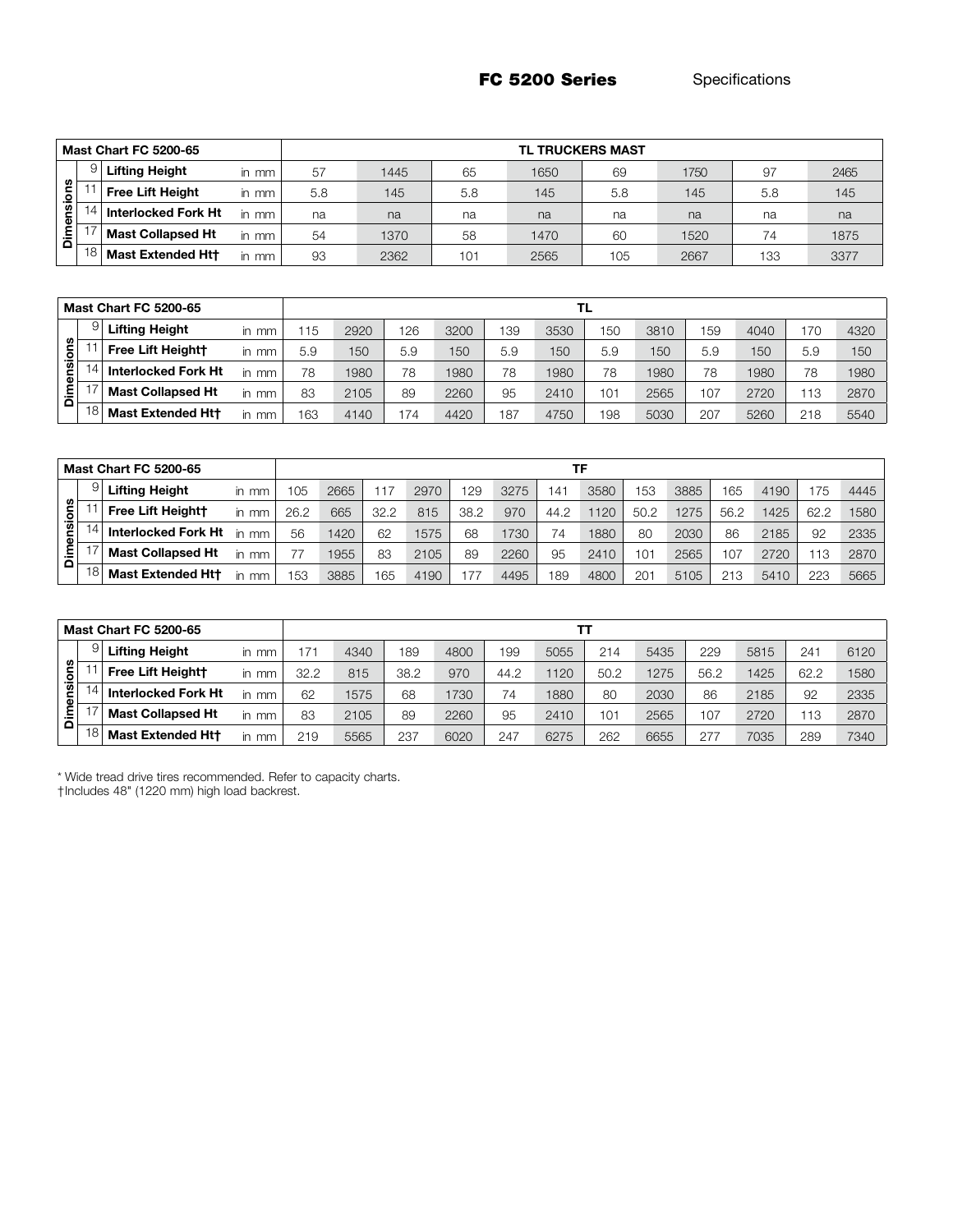# **FC 5200 Series Technical Information**

The FC 5200 benefits from Crown's design and engineering excellence. Numerous features improve operator comfort and productivity.

A low 18" (460 mm) step height first greets the operator. A low, streamlined battery cover helps the operator glide into the truck's seat. The overhead guard is shaped to open up the entry/exit window and its tubular design provides a comfortable hand grip location for a variety of operator heights. The compact tilt steer column and steer wheel further facilitate entry/exit. Tilt column is spring loaded to easily move up and away. Floorboard is uncluttered and rubber covered to insulate the operator from vibration. Sculpted floorboard design promotes visibility to the drive tires, which can reduce product and pallet damage. Brake pedal effort is reduced. Pedal to pedal and floor to pedal relationships are refined for comfort.

Better visibility can be seen everywhere you look. A low cowl for fork and carriage visibility, a high visibility mast, a compact steer column, a sculpted floorboard and a "waterfall" overhead guard all contribute to superior visibility. Control handles are crafted into the compartment and "fanned" for easy selection. They include tactile feedback for comfort and easy selection. Control actuation forces are minimal and responsive. Battery disconnect is easy to reach and operate. Easy to actuate rocker-type switches are conveniently located to select optional work lights or fan. A large convex horn button is housed in the center of the wheel.

**Driveability** 

# Standard Features

- 1. Crown's Access 1 2 3® Comprehensive System Control
- 2. Intrinsic Stability System™
	- Travel speed reduction and appropriate brake control when forks are above free lift
	- Forward tilt interlock above free lift
	- Counterweight designed for optimal stability
	- Ramp speed control
	- Cornering speed control
	- Hill hold
- 3. e-GEN® braking system with automatic parking brake
- 4. Operator entry/exit
	- 18" (460 mm) step height
	- Large entry/exit "window"
	- Tubular overhead guard upright for easy hand hold
	- Contoured battery seat deck
	- Rounded floorboard edges
	- Tilt steering wheel and sculpted column
	- Large, uncluttered floorboard
- 5. Operator compartment design features
	- Low cowl for fork and floor visibility
	- Wide visibility window between overhead guard and front pillars
	- Crown FlexSeat™- fabric with hip restraint and anti-cinch seatbelt.
	- Infinite adjustment steering wheel column
	- Nylon control handles with tactile feedback
	- Natural position for forward/ reverse selector
	- Rubber floor mat/rubber covered pedals
	- Sculpted counterweight for rearward visibility
- 6. Crown-manufactured drive and lift motors
- 7. 36/48-volt system
- 8. Crown display
	- Battery discharge indicator with lift interrupt and re-key feature
	- Hour meters/travel distance/stop watch
	- Pin code access capable
	- Event code display with five (5) key navigation
	- Access 1 2 3 diagnostics
	- P1, P2, P3 Performance tuning
	- Forward/reverse indicator
- 9. High visibility mast with in-line hose routing
- 10. Waterfall design overhead guard
- 11. Lift out or side removal battery access
- 12. Battery side retainer with interlock and fault identification
- 13. No tool lift out floorboards
- 14. 48" (1220 mm) high load backrest
- 15. 350 amp battery connector
- 16. Color-coded wiring
- 17. InfoPoint® System with Quick Reference Guide
- 18. Three-spool valve
- 19. O-ring face seal hydraulic fittings
- 20. Battery disconnect handle
- 21. Lift interrupt
- 22. AC hydraulics and on-demand steering

# Optional Equipment

- Integral or hook on sideshifter
- 2. Freezer and corrosion conditioning
- 3. UL "EE" rating
- 4. Quick Charge (1 or 2 connectors on seatdeck)
- 5. InfoLink® Ready System
- 6. TL, TF and Quad mast styles
- 7. TL Truckers Mast
- 8. Polished and tapered forks
- 9. Fork lengths 10. Hydraulic valves for attachments
- 11. Quick disconnect hydraulic connectors
- 12. Attachment pressure regulator and gauge
- 13. Special forward tilt
- 14. Adjustable armrest
- 15. Steering spinner knob
- 16. Keyless on/off switch
- 17. Work lights
- 18. Storage tray with clipboard support
- 19. Suspension Seat fabric or vinyl
- 20. Tilt Position Assist
- 21. Back-up, brake and tail lights
- 22. Strobe lights
- 23. Audible travel alarm
- 24. Tow pin
- 25. Brake activated traction cutout
- 26. Foot operated directional control
- 27. Full battery side doors
- 28. Battery compartment rollers
- 29. Pos/Neg accessory cable
- 30. Wide tread widths
- 31. Load backrest heights
- 32. Drive-in rack
- overhead guard 33. Non-marking smooth or lug rubber tires
- 34. Work Assist® Accessories
	- Clip Pad
	- Hook
	- Storage Net
	- Storage Bin
	- Seat Deck Clip
	- Accessory clamp
	- Terminal mounting
	- Fire extinguisher
	- Operator fan
	- Work lights
	- Mirrors
	- Shrink wrap holder
	- Cup holder • Pencil holder

35. Battery spacer 36. Crown FlexSeat - vinyl 37. Rear post handle with horn button 38. Fingertip or dual joystick hydraulic controls

39. Swivel Seat

41. Attachments: • Carton Clamp • Fork Positioner • Push Pull • Single/Double 42. OHG Covers • Plexi-glass • 2x2 wire mesh

40. Lights on with Keyswitch